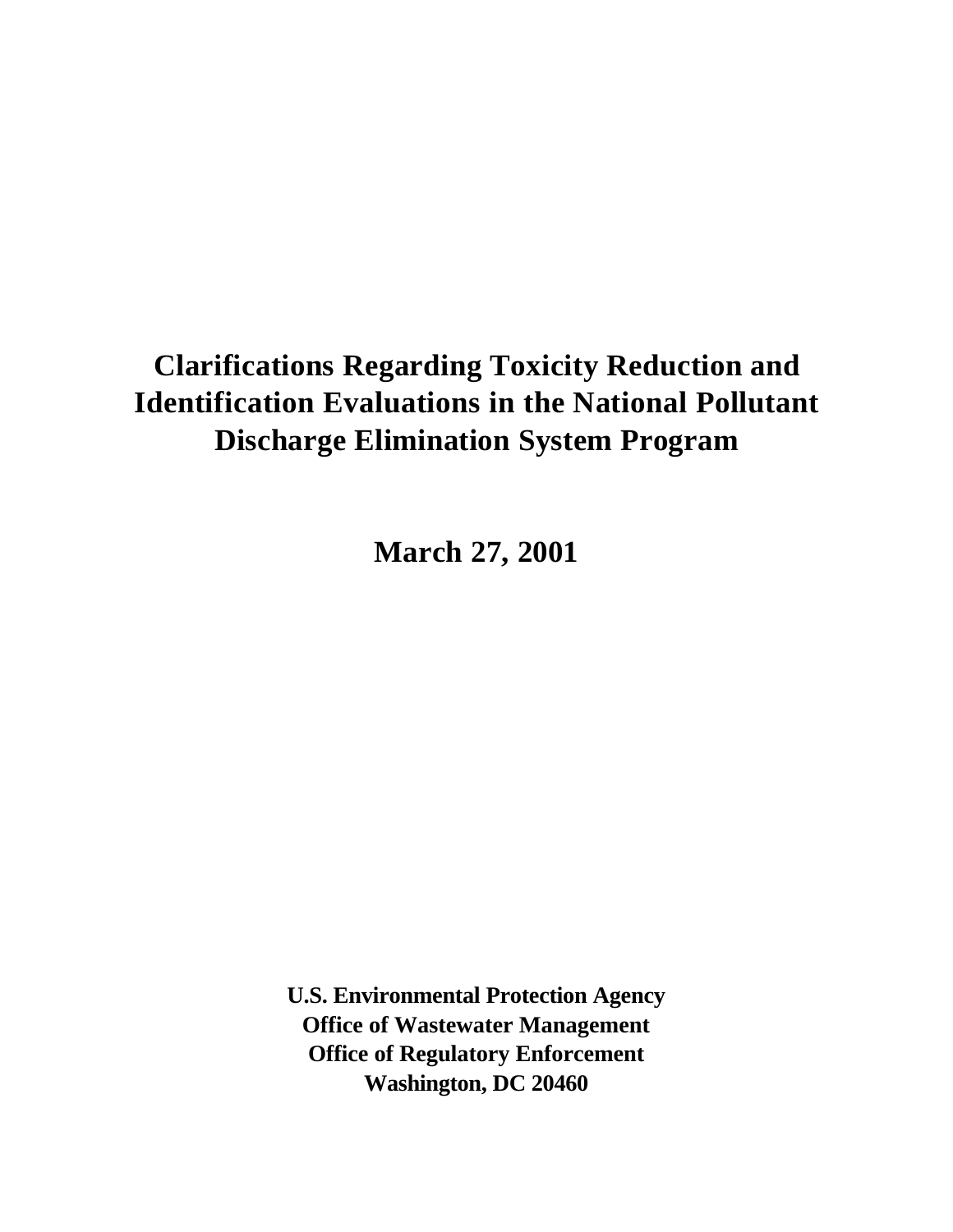## **NOTICE AND DISCLAIMER**

This document provides guidance to NPDES authorities and persons interested in toxicity reduction evaluations and toxicity identification evaluations (TREs/TIEs) as they relate to whole effluent toxicity (WET) testing. This document is designed to reflect national guidance on conducting TREs/TIEs. This document does not, however, substitute for any aspect of the Clean Water Act, an NPDES permit, or EPA or state regulations applicable to permits or WET testing; nor is this document a permit or regulation itself. This document does not and cannot impose any legally binding requirements on EPA, states, NPDES permittees, and/or laboratories conducting WET testing or TREs/TIEs for permittees or evaluations of ambient water quality for states. EPA and state officials retain discretion to adopt approaches on a caseby-case basis that differ from this guidance based on analysis of site-specific circumstances. This guidance may be revised without public notice to reflect changes in EPA policy.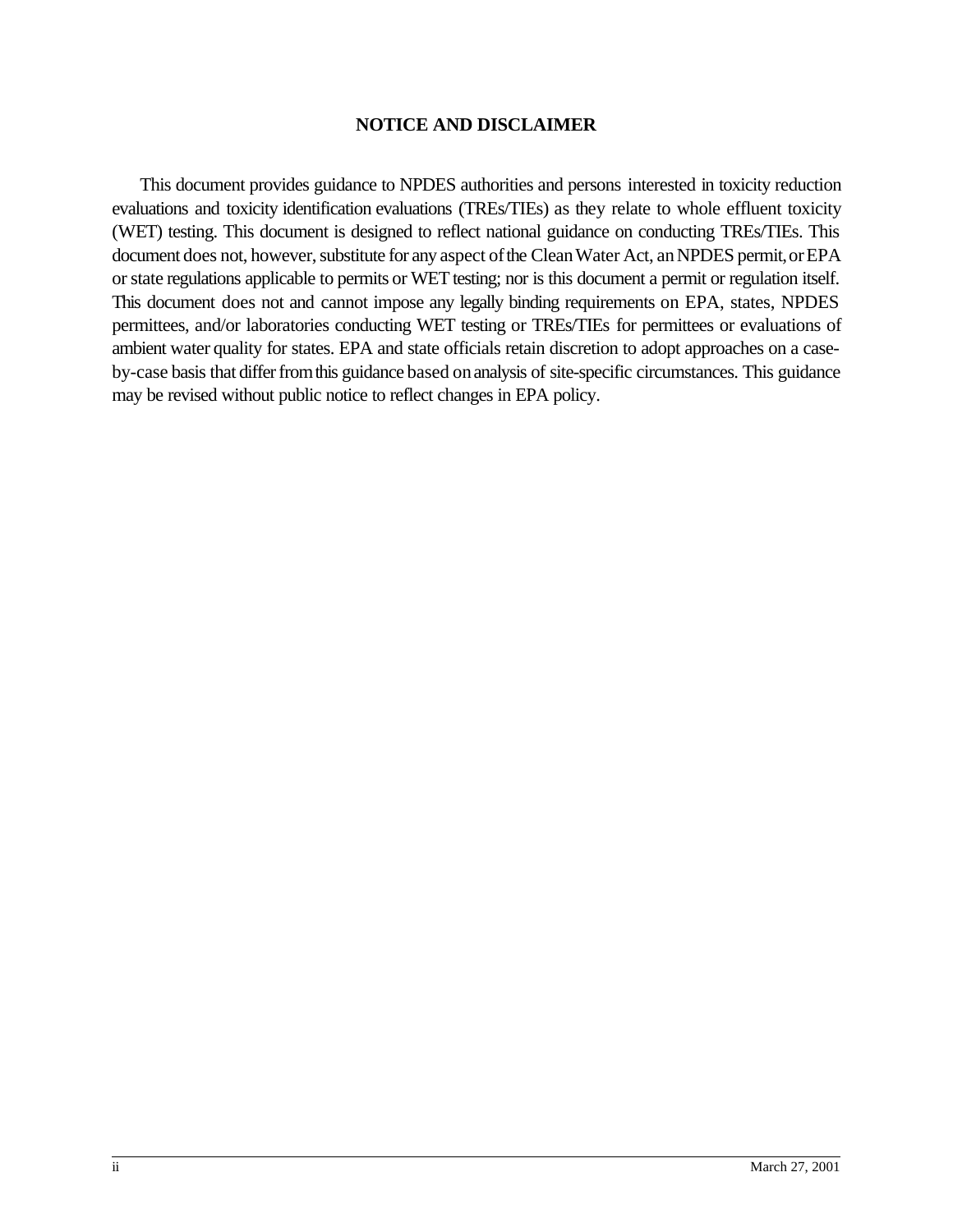# **EXECUTIVE SUMMARY**

This document provides additional clarification on existing EPA guidance on toxicity reduction evaluations (TREs) and toxicityidentificationevaluations (TIEs). It also discusses how NPDES permittees and permitting authorities should address some technical issues that have been raised to EPA on conducting TREs/TIEs.While this document contains no new guidance on permitting or compliance, it respondsto a July 1997 settlement agreement, which required EPA to issue technical guidance that would provide clarification on conducting TREs/TIEs under the NPDES permitting program. The settlement agreement was with the City of San Bernardino (CA), United Water Florida, and the City of Washington (GA).

The technical issues addressed in this guidance include: when and under what circumstances a permittee should conduct a TRE and/or TIE; technical limitations on the TIE process; consideration of persistence and magnitude of toxicity events; ionic imbalances of effluents; the applicability of compliance schedules; and inconclusive TREs/TIEs.

The following points summarize important conclusions of this document:

- A TRE is defined as a methodical, stepwise investigation of the cause(s) of, and appropriate control(s) for, an effluent that has demonstrated acute or chronic whole effluent toxicity (WET). Several options are available to the regulatory authority for requesting a TRE. Whenever a toxic discharge occurs, however, a permittee should consider initiating preliminary TRE procedures to reduce or eliminate toxicity.
- All technically reasonable actions taken to resolve WET should be considered TRE activities. Because TIEs are powerful and effective tools for identifying the source of WET, EPA recommends that permittees consider conducting TIEs early in the TRE process. Likewise, toxicity treatability testing can be effective when trying to resolve WET limit noncompliance and other problems with effluent toxicity.
- Permittees should seek technical review and comment from their regulatory authority when developing TRE plans that outline investigative and problem resolution techniques, including reasonable time lines and milestones, in order to avoid delays and maximize consideration of relevant factors that may affect toxicity. The regulatory authority should then approve the TRE schedule and completion date. The authority should either concur with the technical merit of the plan or recommend modifications that would improve its technical merit. A close cooperative relationship should be established among the permittee (and, if applicable, the permittee's technical consultant) and the permitting authority early in the TRE process. This relationship should be maintained until the TRE is successfully completed and any controls necessary to prevent unacceptable levels of toxicity are fully implemented. This process allows all parties to understand the requirements and expectations, and encourages evolutionofthe plantoward the most effective resolution. Collaboration among the parties throughout the TRE process will add to its effectiveness and assist in course corrections.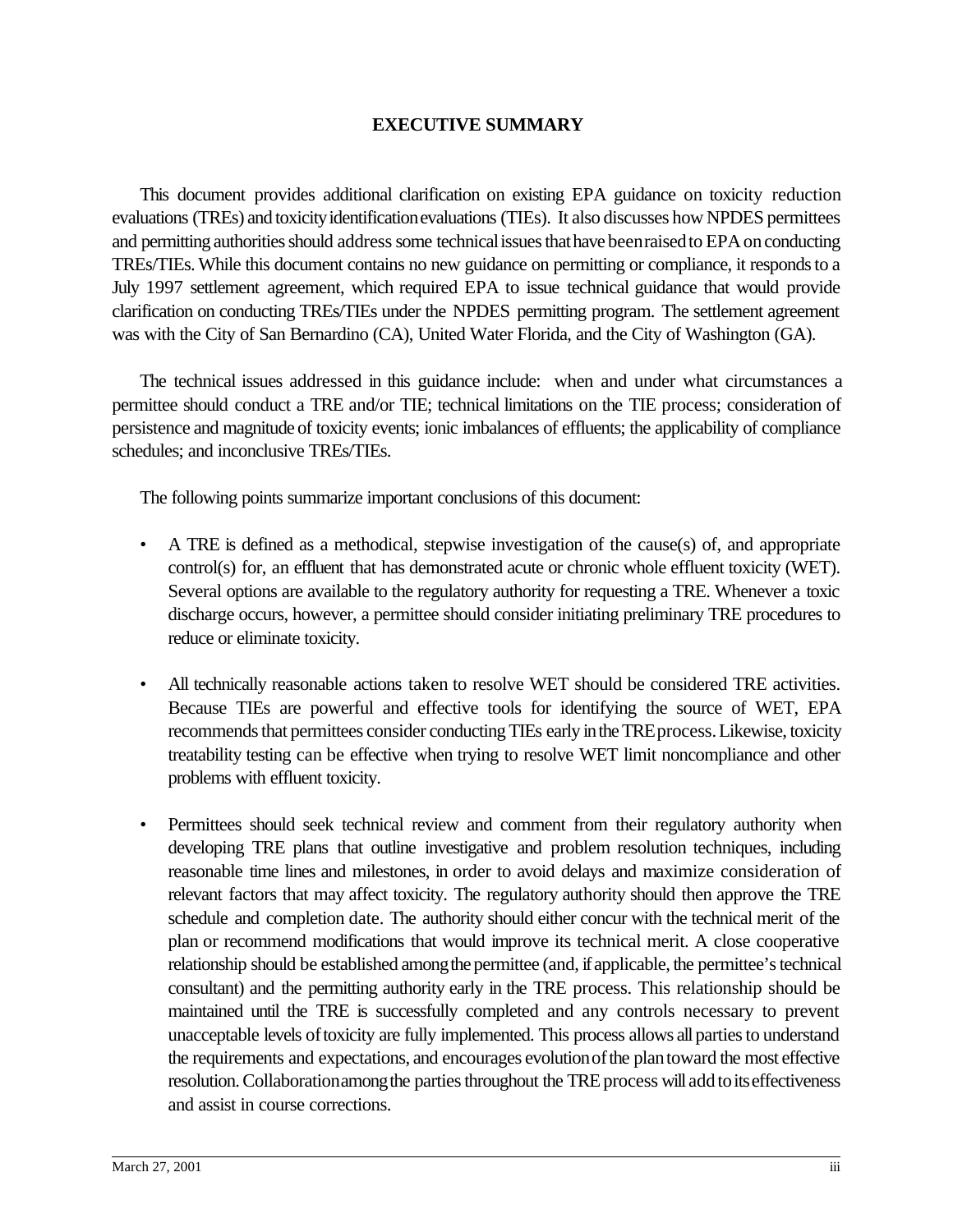# **Technical Limitations of the Procedures**

A TIE is a set of procedures that uses physical and chemical treatments to identify or classify the specific chemical compounds causing toxicity in an effluent sample.

- EPA has found that TIEs have been highly successful when aggressively implemented.
- There are no significant distinctions between the acute or chronic WET methodology that would restrict the use of either approach in a TIE. Both acute and chronic TIE procedures are reliable means of resolving toxicity issues and lead to appropriate controls.
- The most common causes of unsuccessful TIEs are (1) poorly qualified laboratories or staff (e.g., laboratories that do not use the TIE guidance appropriately or lack the tools or skills for comprehensive TIE interpretation); (2) wastewater complexity; or (3) both.
- Permittees should carefully consider using individuals who are qualified and experienced in TREs/TIEs. Laboratories should clearly demonstrate past experience and timeliness of their results.
- The difficulty in conducting a TIE, and the time required to complete it, will likely increase in direct proportion to the complexity of toxicants in wastewater. As the number of chemical constituents in wastewater increases, the interactions of those chemicals (e.g., with biological and analytical systems and with each other in the wastewater) can increase the difficulty of identifying toxicants.
- When multiple toxicants are present in a sample, identifying and resolving the toxicants serially may be necessarydue to masking or confounding influences. Additionally, the complexityof a TIEmay increase as the toxicity magnitude and frequency decrease (less toxic, less often). Conversely, as the toxicity magnitude and frequency increase (more toxic, more often), wastewater components causing toxicity may be more readily identifiable. Despite these difficulties, successful TIE completion is generally possible if proper TIE procedures are conducted by appropriately trained and experienced staff.

# **Consideration of Persistence and Magnitude of Toxicity Events**

For the purpose of this document, "persistence" is defined as the tendency for toxicity within a single effluent sample to remain over time. "Consistency" is defined asthe tendencyfor toxicity to be expressed in an effluent at similar levels across samples and over time. "Magnitude" refers to the degree of toxicity demonstrated in a test, or how large the effect was in the test. EPA acknowledges that intermittent or marginal toxicity may be more difficult to detect, but that a properly conducted TIE has a reasonable expectation of successfully finding the toxicant(s) responsible for the effluent noncompliance. One definition of marginal toxicity is a very slight (but statistically significant) effect at a dilution that contains a high proportionof effluent (e.g., above 80 percent). For a TIE to successfully identify and confirm toxicants as part of a TRE, toxicity must be present in a sample. Expecting a TIE to immediately follow a single or infrequent event of WET noncompliance is unrealistic. Rather, the persistence (duration, frequency) and magnitude of components of the exposure should be characterized immediately through additional testing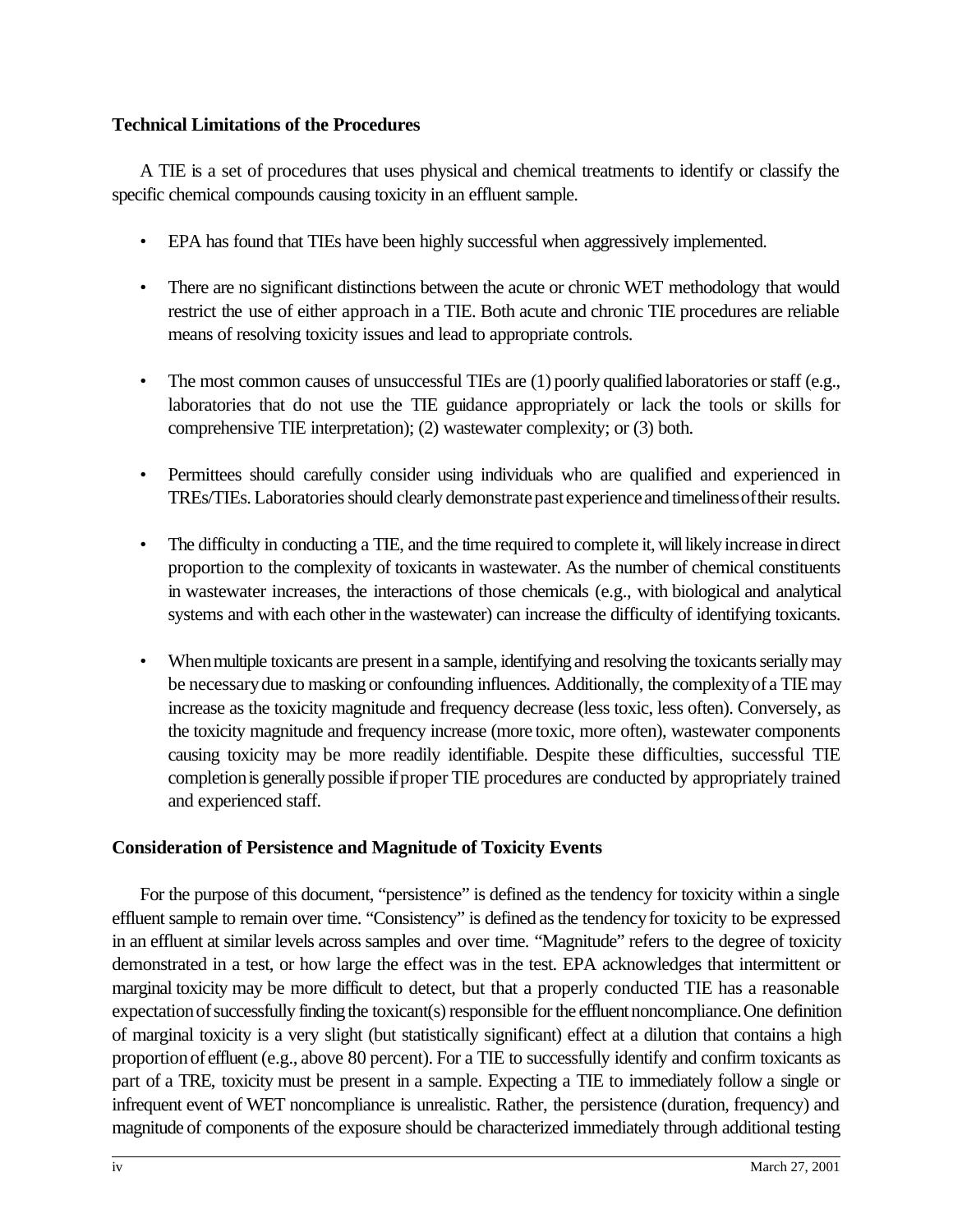to evaluate whether a TIE would help identify the source of toxicity. Intermittent or marginal toxicity may be addressed by increasing WET testing frequency and always obtaining sufficient sample volume to perform TIE procedures on toxic samples. An alternative to performing a TIE is to conduct treatability tests that use bench-scale treatment units to identify process changes that reduce toxicity through changes in treatment type, arrangement, or method. These tests, however, may not identify which toxicant is being removed or reduced.

## **Ionic Imbalance**

Ionic imbalance is defined as a combination of salts in an effluent that (1) are present at levels or in ratios inconsistent with those normally found in most naturally occurring waters; and (2) demonstrate toxicity during a WET test. These salts are normally referred to as total dissolved solids (TDS). TDS imbalances that result in toxic discharges are the responsibility of the discharger, as are all other effluent constituents and their effects. Industrial processes that typically produce effluent with high concentrations of ions include textile manufacturing, pickling, and oil refining. Processes that produce effluents with low ionic strength typically include remediation of contaminated groundwater and condensate discharge. In some cases, the imbalance may result solely from an ionic imbalance in the source water. For example, if a facility obtains its source water from the same stream to which it discharges, and the source water has a toxic ionic imbalance therefore causing the discharge to be toxic, regulatory authorities should take this into consideration when evaluating the permittee's compliance status.

# **Permit and Enforcement Mechanisms To Implement a TRE**

The regulatory authority may require a TRE through the permit, an order for information, or an enforcement action. EPA strongly recommends, however, that permittees voluntarily institute initial TRE activities any time a toxic event occurs. In addition to WET testing, the TRE process may include investigation of general housekeeping procedures, a facility review of treatment and process chemicals and uses, TIE procedures, treatability tests, and monitoring of suspected toxicants in the effluent.

- The effectiveness of the National Pollutant Discharge Elimination System (NPDES) permitting processforWETrelies onhaving anadequate amount ofvalid data acquired usingEPA-approved test species and methods (USEPA 1993c, 1994a, 1994b, 1995, 1999b).
- EPA recommends that permittees develop a basic TRE strategy (USEPA 1989a, 1999a) before the need arisesto facilitate a rapid response in the event of toxicity. The strategy should include a summary of baseline information; operational efficiencies; evaluation of potential TRE consultants; and a thorough review and update of chemical inventories, uses, and input points for potential effluent toxicants.
- EPA recommends that permittees voluntarily institute initial TRE activities any time a toxic event occurs.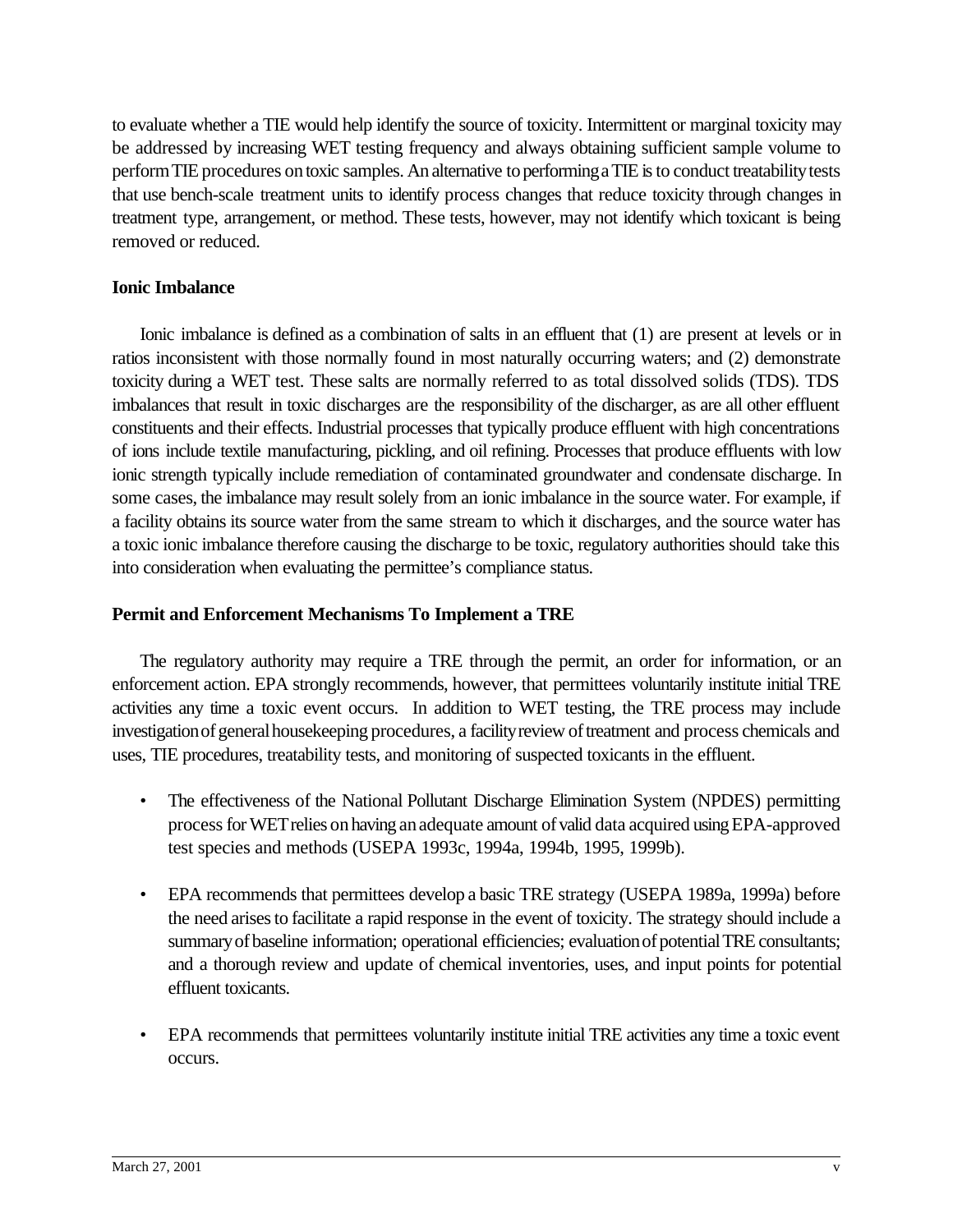- Once a permittee reduces toxicity to an acceptable level (or eliminates it) and maintains compliance, the TRE goal has been met. The TRE then may be discontinued, if appropriate, and the routine monitoring schedule, if included in the permit, resumed.
- Enforcement decisions should be guided by case- and site-specific consideration of existing and historical toxicity, including toxicity magnitude, duration, and frequency, and the permittee's diligence in resolving and preventing WET noncompliance.

# **Inconclusive TREs and TIEs**

In some rare instances, TREs and TIEs have been unsuccessful or inconclusive. EPA acknowledges that some permittees have aggressively pursued a TRE using highly qualified technical support, but have been unable to resolve the problem. EPA has demonstrated its intent for appropriate discretion and constructive resolution through its established record of working cooperatively with permittees in these cases.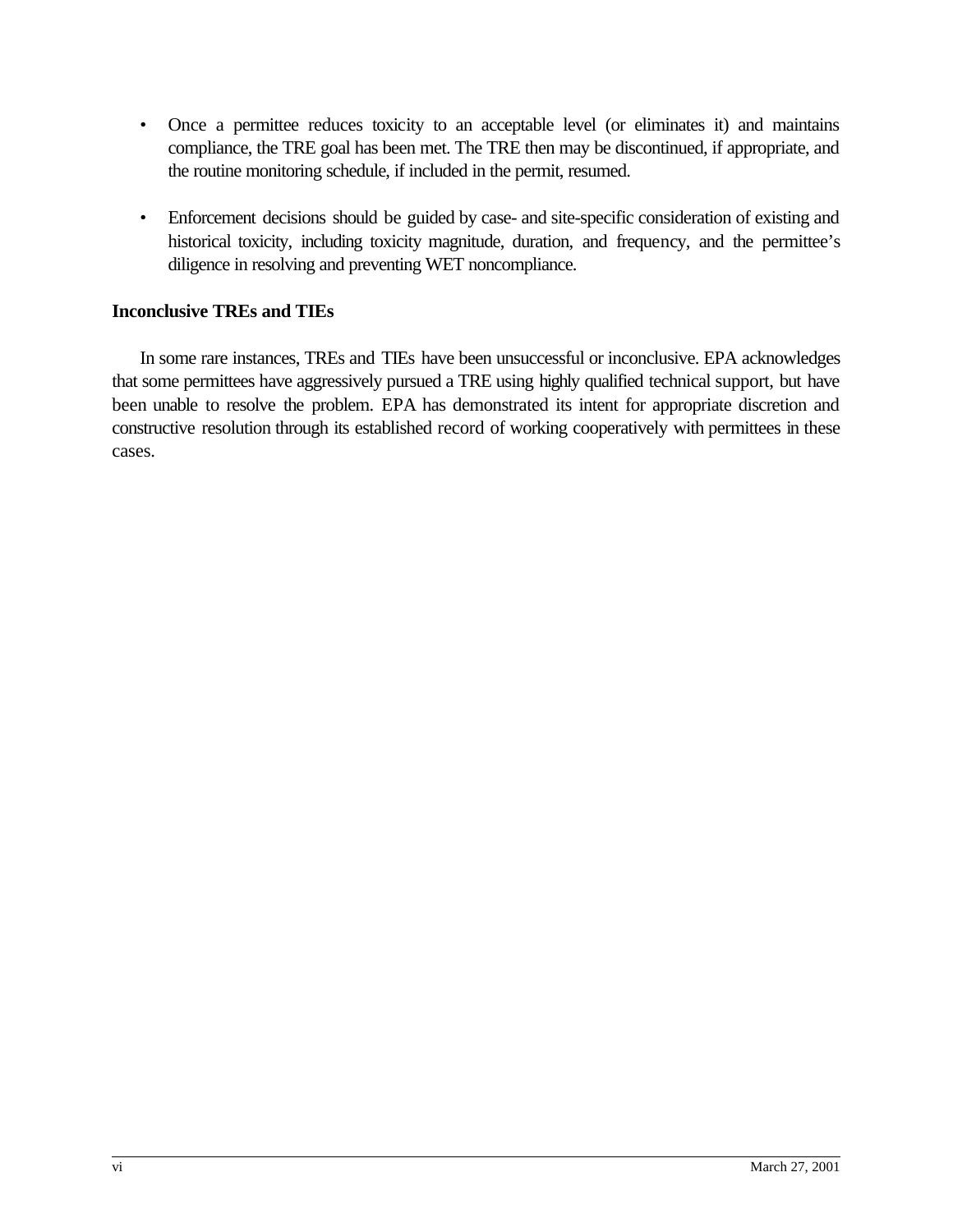# **TABLE OF CONTENTS**

| <b>Section</b>           | page                |
|--------------------------|---------------------|
| Notice and Disclaimer    | $\ddot{\mathbf{n}}$ |
| <b>Executive Summary</b> | 111                 |
|                          |                     |
|                          |                     |
|                          |                     |
|                          |                     |
|                          |                     |
|                          |                     |
|                          |                     |
|                          |                     |
|                          |                     |
|                          |                     |
|                          |                     |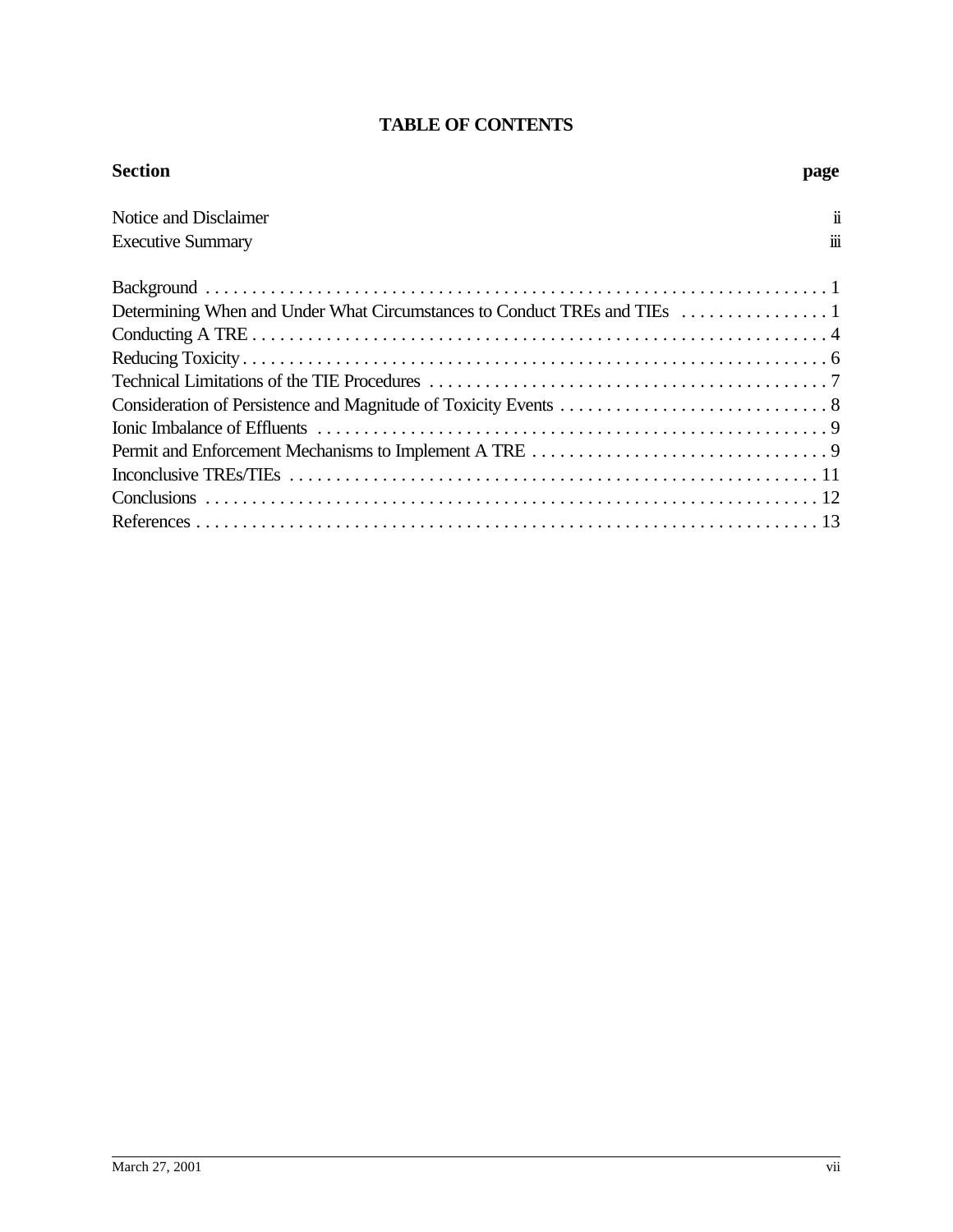# **BACKGROUND**

 EPA's *Technical Support Document for Water Quality-based Toxics Control* (TSD) (USEPA 1991a) defines a TRE as "a site-specific study conducted in a stepwise process designed to identify the causative agents of effluent toxicity, isolate the sources of toxicity, evaluate the effectiveness of toxicity controloptions, and thenconfirmthe reductionineffluent toxicity."TREs (USEPA1989a, 1989b, 1999a) comprise all measures that are taken to reduce observed WET to levels that will meet NPDES WET permit requirements and ensure attainment of water quality standards. The evaluations use various tools, which may include TIEs, to meet NPDES objectives.

Each TRE requires case-specific investigative measures and solutions. Therefore, the permittee should consider all appropriate options when developing and implementing a TRE. The regulatory authority has a criticaloversight role inensuring that the permittee aggressively pursuesthe TREto resolve toxicity issues in a timely and effective manner. Compliance, however, is ultimately the permittee's responsibility. The regulatory authority should evaluate the adequacy of the TRE strategy and process from a scientific perspective to help the permittee use resources wisely. The regulatory authority should also track the TRE as reports are submitted to ensure that the TRE is proceeding in a reasonable direction at a reasonable rate. The guidance presented here provides both the NPDES permittee and the regulatory authority flexibility when developing site-specific TRE plans.

 The TSD recommends various approaches for conducting TREs and TIEs. Additionally, EPA's *Toxicity Reduction Evaluation Guidance for Municipal Wastewater Treatment Plants* (USEPA 1999a) provides a general framework for conducting TREs, along with guidance on available methods and procedures (see especially Figures 1-1, 3-1, 4-1, and 6-1 of the municipal TRE guidance). EPA encourages NPDES permittees to apply the methods referenced in the TSD for reducing toxicity before the discharge is subject to regulatory review (e.g., before application or reapplication for a permit) and action due to WET.

As a component of a TRE, TIE procedures (USEPA 1988, 1991b, 1992, 1993a, 1993b, 1996) are used to characterize and identify the cause(s) of toxicity. EPA strongly recommends conducting TIE procedures, but generally does not require that TIEs be performed as part of a TRE. TIE procedures are commonly performed in three phases—characterization, identification, and confirmation—in either a stepwise fashion or simultaneously, depending on the characteristics of the toxicity and effluent. Based on TIE results, the permittee may decide to conduct treatability tests on the final effluent or conduct source investigations, or both. This may lead to control methods such as chemical substitution, process modification, treatment of process or influent streams (pretreatment), or elimination of processes. Figure 1 illustrates some possible pathways for a TRE.

# **DETERMINING WHEN AND UNDER WHAT CIRCUMSTANCES TO CONDUCT TREs AND TIEs**

Regulation of pollutant parameters, including WET, in the NPDES program is comprised of permitting, compliance assessment, and enforcement. In the permitting phase, the permitting authority determines whether a discharge causes, has reasonable potential to cause, or contributes to an in-stream excursion of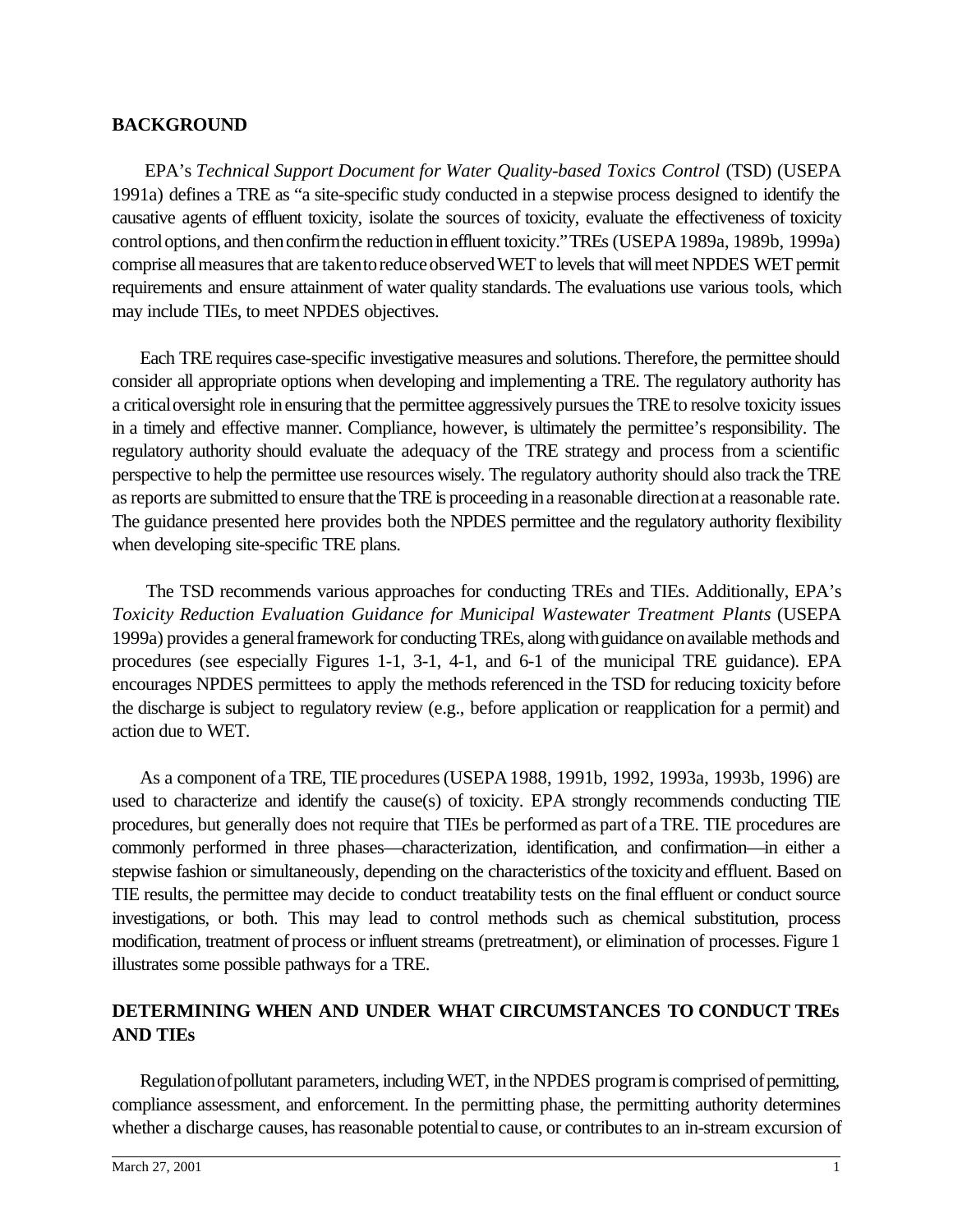a water quality criterion. When a discharge causes, has reasonable potential to cause, or contributes to an excursion above a *narrative* WET criterion (e.g., no toxics in toxic amounts), a WET limit is generally required. One exception is when the permitting authority demonstrates that chemical-specific limits incorporated into the permit, instead of a WET limit, are sufficient to attain and maintain all applicable numeric and narrative water quality standards  $[40 \text{ CFR } \frac{8}{9} \frac{122.44(d)(1)(v)}{2}]$ .



 $1$  May include chemical use inventory and survey; facility housekeeping, standard operating procedures; operation and maintenance review;

process review; review of raw materials/treatment compounds; any recent changes in use, type, or suppliers; and TIEs or treatablity studies or both.<br><sup>2</sup> Regular versus Increased—After a TRE, at least quarterly monitoring w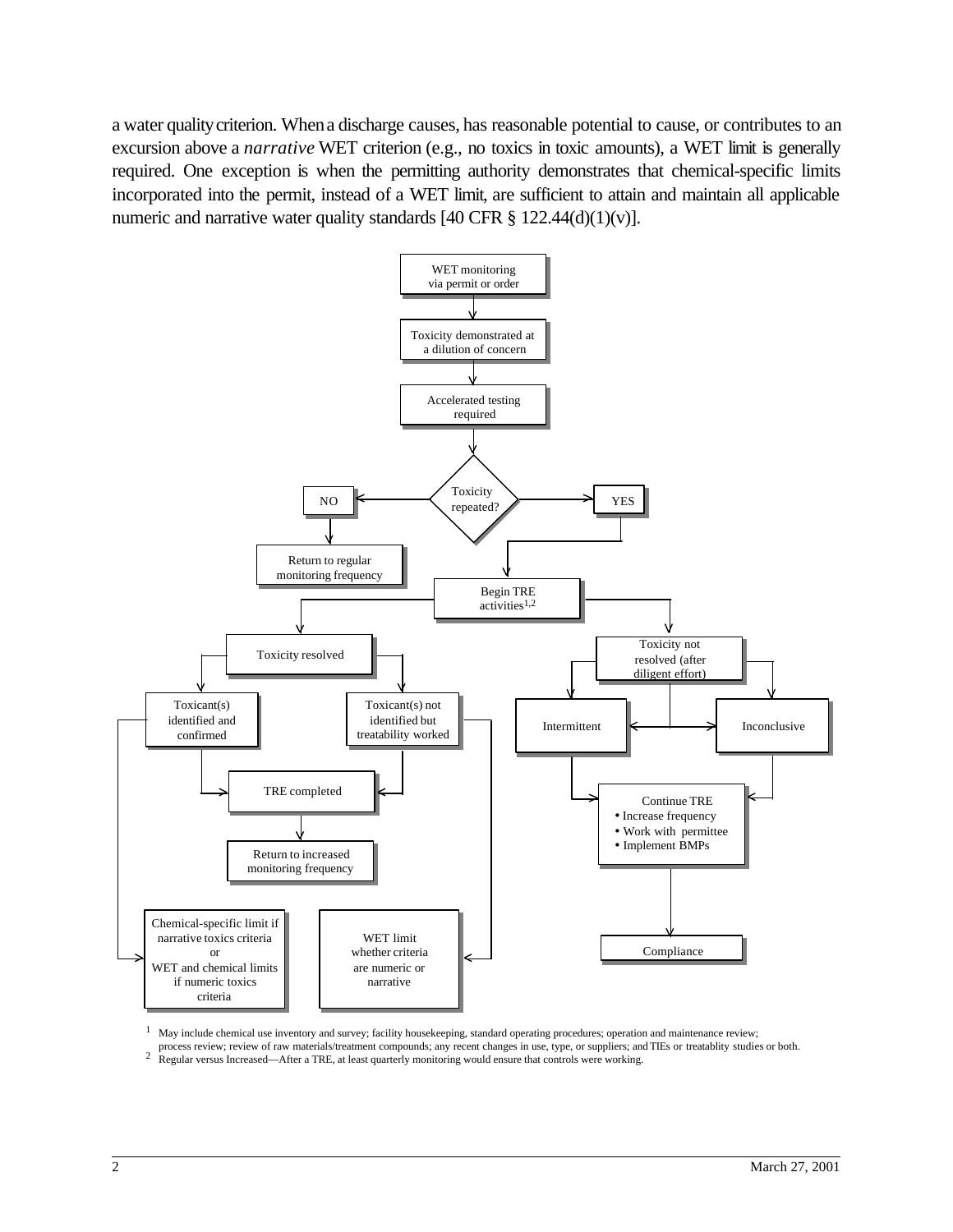If a discharge causes, has reasonable potential to cause, or contributes to an excursion above a *numeric* WET criterion, the NPDES regulations require establishment of a WET limit [40 CFR §  $122.44(d)(1)(iv)$ . The NPDES permit will contain a WET limit and requirements to assess WET using prescribed methods(USEPA1993c, 1994a, 1994b, 1995) at aprescribedfrequency.Whenwaterquality standardsinclude a numeric criterion for WET and monitoring results indicate that a WET limit is needed to ensure that water quality standards are met consistently, the permitting authoritymustreopenthe permit to incorporate numeric WET limits or establish numeric WET limits when the permit is reissued [40 CFR § 122.44(d)(1)(iv)]. Compliance or noncompliance with a WET limit is determined by comparing the test result to the effluent limit. Whether a permittee uses the correct methods and collects test samples at the location and frequency specified in the permit directly affects compliance status. When a WET limit is not required, a NPDES permit may require WET monitoring only (i.e., monitoring without numeric WET limits).

When the NPDES permit application and screening do not find reasonable potential for toxicity, WET monitoring is recommended to ensure that toxicity is not present due to other factors (e.g., pH, hardness, combined pollutant effects, pollutants not known or suspected to have been present at toxic levels).WET monitoring data may indicate the need for a TRE and WET limits.

The permitting authority should establish in the permit whether (and if so, when) the permittee must initiate a TRE. In the absence of a permit requirement to conduct a TRE, permittees should consider conducting a TRE whenever they anticipate non-compliance with the permit limit. Generally, this will be when toxicity testing results obtained during scheduled monitoring indicate failure at a specific level of dilution, either at or near the low-flow dilution.

Depending on the specific circumstances, a single toxic event could trigger a TRE. For example, poor operation and maintenance at an industrial user may result in a spill of toxic cleaning materials that are washed down through floor drains into the wastewater system, causing a treatment plant upset and a toxicitytest failure.Inthis case, the TRE may be relatively easyto complete, because the source oftoxicity could be easily identified. Resolving the toxicity issue(s) may be as straightforward as improving housekeeping procedures to prevent recurrences. In cases of more persistent and elusive toxicity, the TRE may be triggered by failure in a test and in subsequent required testing. Several TIE analyses may be needed to characterize and confirm the sources of the toxicity. In this case, the duration of the TRE may be longer and it may result in chemical-specific permit limits.

EPA's TSD recommends that permits require additional WET testing after any WET test failure. A TRE is appropriate if non-compliant toxicity is demonstrated in any of the additional tests. For all additional tests conducted before and during a TRE, the permittee should obtain a sufficient volume of sample to perform both WET testing and appropriate chemical analysis in the event that the test demonstrates toxicity. Although these additional effluent samples cannot be assumed to be replicates of tests performed on the originalsample, theycanbe used for assessing toxicitypersistence and the presence ofprobable persistent toxic agents.

The permittee may initiate a TRE or the TRE may be required by a regulatory authority when the permittee cannot adequately explain and immediately correct a toxicity problem. For example, when a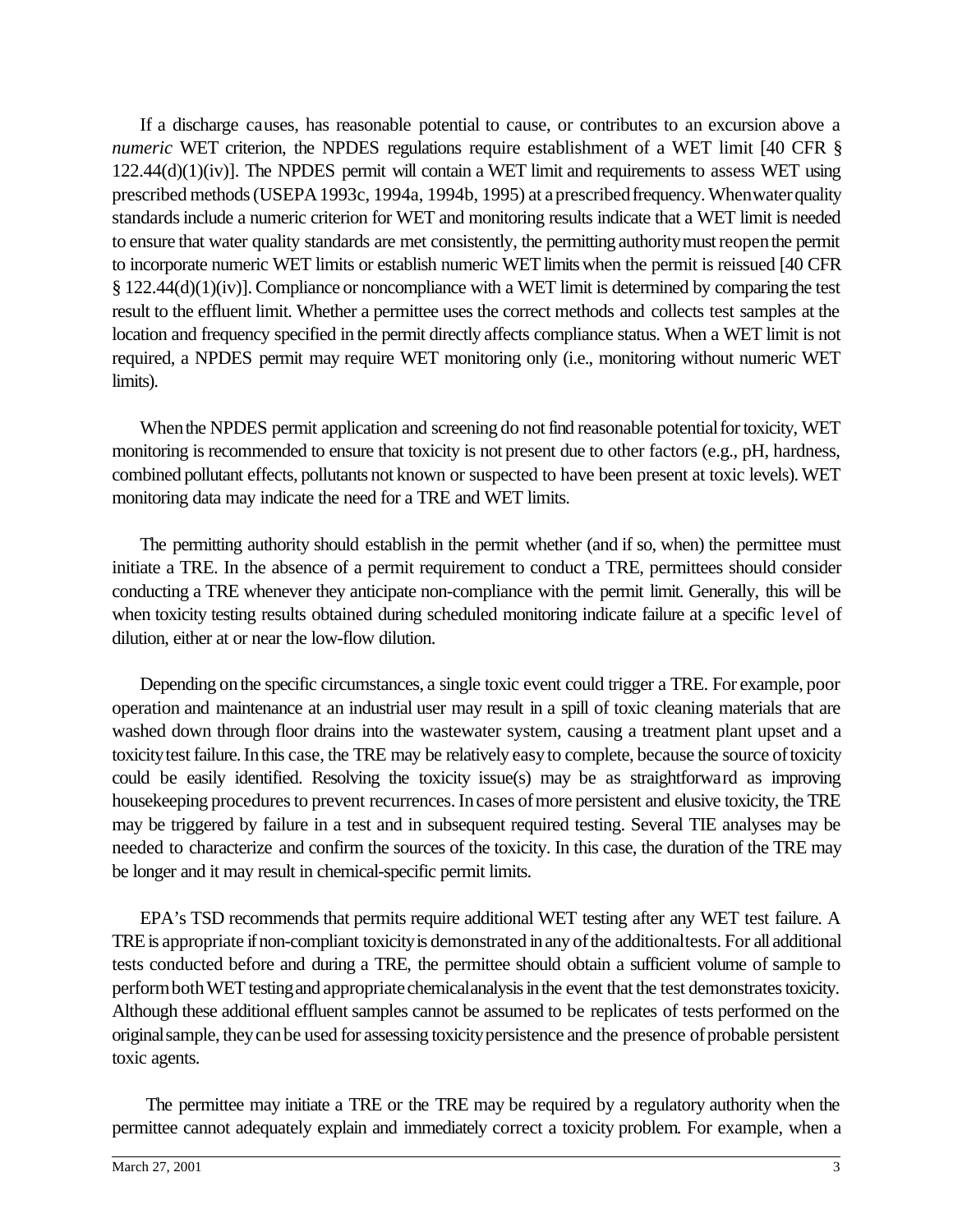permittee cannot readily resolve a toxicity problem, more frequent monitoring can help define the period of noncompliance, thus possibly limiting the duration of the liability for noncompliance. Permittees should independently undertake initialTRE procedures (e.g., additional toxicity testing) whenever a toxic discharge situation exists, whether or not a limit is in effect. Regulatory agencies can require a permittee to conduct a TRE through $(1)$ NPDES permit requirements $(e.g., WET$  monitoring requirements and special conditions of the permit requiring a TRE triggered by observation of unacceptable toxicity); (2) an information request letter issued pursuant to Clean Water Act (CWA) section 308 or analogous state (or tribal) authorities; or (3) an administrative order or consent decree pursuant to authorities in section 309 of the CWA or analogous authorities of state(s) or tribe(s) authorized to administer the NPDES program.

# **CONDUCTING A TRE**

A TREmaybe implemented in several ways. A TRE is not necessarily a long-term study, and it does not necessarily require extensive research. Any activities that result in consistently reducing toxicity to an acceptable level may be considered TRE activities. Such activities could include a review of onsite chemicals, chemicaluse, and housekeeping practices for any permittee determined to be in noncompliance. Some toxicity problems have been resolved by relatively simple means (e.g., sweeping instead of washing down a process area). In other cases, toxic chemicals used ineverydayprocedures (e.g., toxic flocculent polymers) may be replaced with less toxic compounds (for additional guidance, see USEPA 1989a,b; 1999a). In some cases, correcting or changing chemical use and operational procedures in manufacturing or wastewater treatment processes has an added benefit of cost savings.

EPA recommends that permittees develop a basic TRE strategy before a rapid response to toxicity, such as a complex TRE/TIE or other regulatory action, is needed. The strategy should include a summary of baseline information, including operational efficiencies; evaluation of potential TRE consultants; and a thorough review and update of chemical inventories, chemical uses, and input points for potential effluent toxicants.

TREs usually are triggered by a demonstration of toxicity at an unacceptable level, as defined in the NPDES permit (e.g., a monitoring requirement). Upon demonstrating the need for a TRE, the permittee should immediately undertake two actions, regardless of whether they are required in the permit: (1) temporarily increase the testing frequency for the affected species; and (2) collect additional samples for possible chemical analysis. The testing frequency increase may be necessary to determine if the toxic event is an isolated incident or if a toxicant is being discharged on a regular basis. When an increase in test frequency is required by the regulatory authority, the number of tests required and the period of time over which the tests are to be conducted are at the regulatory authority's discretion. The sample volume collected should be increased to ensure that sufficient sample is available to perform toxicant identification on all samples used for WET testing.

While some alteration of toxicants may occur during storage, every effort should be made to begin TIE analysis as soon as it is apparent that a sample is demonstrating toxicity during the baseline (or scheduled) test. The additional sample volume may be appropriately stored onsite for shipment to laboratories for further testing if toxicity is found. Follow-up chemical analyses of stored samples may be effective only for persistent chemicals or those with persistent characteristics. Results of these follow-up analyses should be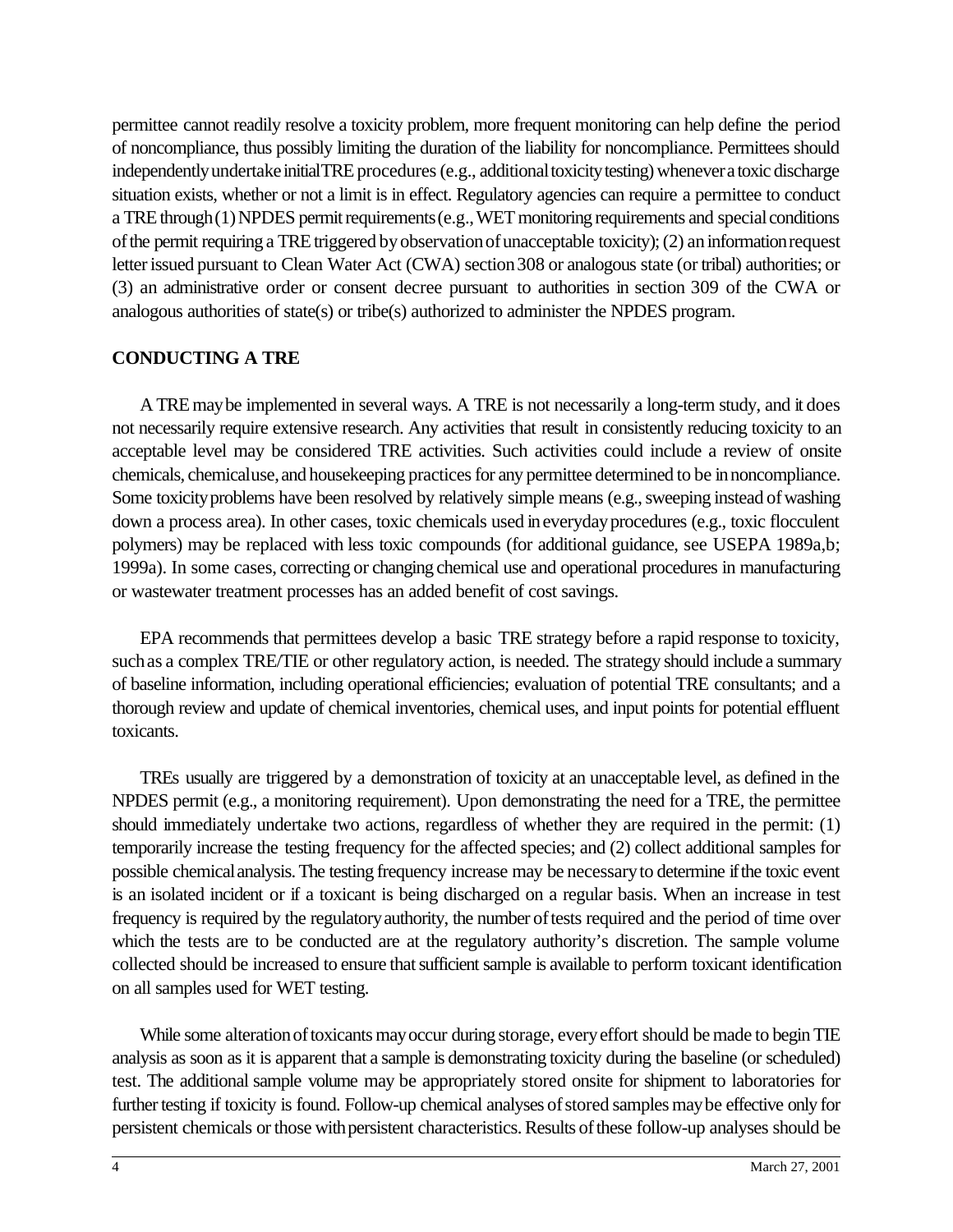interpreted with caution because the toxicants that are present in the later tests may differ from those causing toxic effects in the original sample. When a suspect toxicant is identified, future samples should always be analyzed for that toxicant and the sampling results should be reported to the regulatory authority. If the toxic event is an isolated incident, demonstrated by lack of toxicity in retesting over an extended period (e.g., during the next three months of accelerated testing), the TRE may be discontinued if the regulatory authority is satisfied that an additional occurrence is unlikely.

The TRE should have a defined start date, plan of execution, and proposed completion date. The regulatory authority and the permittee should meet at the outset of the TRE to identify and understand each other's expectations and limitations.EPArecommends a similarmeeting toward the conclusionofthe TRE to discuss findings and follow-up. The regulatoryauthorityshould be available for consultationat any point in the process.

The regulatory authority typically monitors implementation of the TRE through progress reports submitted by the permittee. EPA recommends that progress reports be submitted at least quarterly. The reports should provide all WET and chemical test data, studies, and other TRE-relevant information that have been developed in the preceding quarter. The regulatory authority is responsible for reviewing TRE progress reports to ensure that data and results submitted by the permittee are reasonable and expected to lead to successful and timely conclusion of the TRE. Therefore, the permittee should document its TRE plan, including expertise used to design and execute the TRE. The permittee is responsible for ensuring that the TREresults in the reduction or elimination of effluent toxicity to the levelnecessaryto prevent adverse in-stream impacts.

The permittee should be allowed an adequate period of time to find several toxic samples to characterize toxicity. A permittee may request and receive permission to terminate the TRE after demonstrating that the toxicity has been adequately characterized and appropriate controls have been selected and properly implemented, resulting in a reduction or eliminationofthe toxicity. If additional time is needed and technically warranted, the TRE may be extended for a reasonable period of time. At a minimum, the TRE plan should include the WET (and any suspect chemical) testing requirements, testing frequencies, and reporting requirements established by the regulatory authority. For example, full-scale quarterly chronic tests may be required, with low-cost streamlined tests using only the dilutionof concern (or 100 percent effluent) and a control during those months when quarterly tests are not otherwise required. This approach allows more frequent testing for a small increase in cost and significantly increases the opportunity of capturing toxic events.

Because many permittees have had more experience with chemical-specific samples, there is a tendency to address WET immediately by analyzing a broad spectrum of chemical parameters (e.g., priority pollutant analyses). Experience indicates that this untargeted approach frequently yields poor results. Unless the potential risks are obviously chemicalinnature, EPArecommends that the toxicological methods (i.e., TIE or treatability) be used as the primary means for reducing toxicity.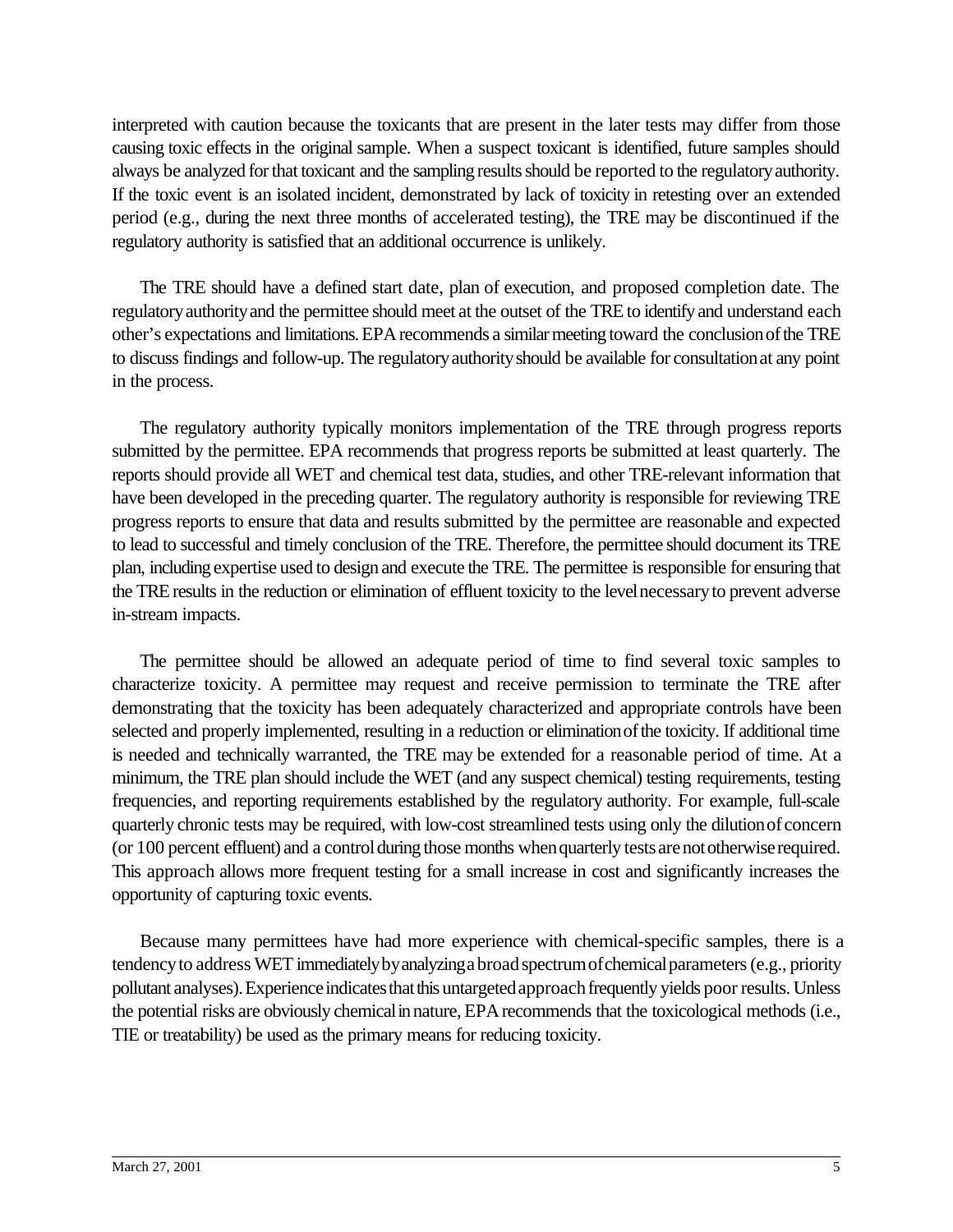#### **REDUCING TOXICITY**

Toxicity may be addressed by implementing one of two principal approaches: (1) a TIE or (2) treatabilitystudies. The success ofTIEs depends on obtaining an adequate number of toxic samples. EPA recommends that toxic samples be identified using TIE procedures (USEPA 1988, 1991b, 1992, 1993a, 1996) and confirmationtesting (USEPA 1993b). Confirmation of the toxicant includes demonstrating that the level of toxicant is high enough to cause the demonstrated level of toxicity at the dilution of concern. Once the toxicant has been identified, levels of the suspect toxicants should be monitored in all future test samples to confirm that similar toxic effects are demonstrated when similar toxicant levels are found. Toxicant reduction at the source should be considered preferable to treating toxicity, but such decisions are heavily influenced by cost factors, energy consumption, and product viability. A TIE and any toxicity treatability tests should be considered early in the TRE process. Regulatory agencies may require TIEs on a case-by-case basis using information-gathering authorities. EPA has developed guidance on how to perform a three-phase TIE, but it does not generally require that these procedures be used (see USEPA TRE and TIE guidance documents listed in the references). Neglecting to identify and control any toxicants responsible for WET test failures, however, may result in a WET permit limit, even if no limit was previously established.

The permittee may choose to use a treatability approach rather than the toxicant identification approach to reduce toxicity. In this case, a WET limit would still be warranted [pursuant to 40 CFR § 122.44  $(d)(1)(v)$ , if the toxicant is not identified, confirmed, and reduced or eliminated through implemented controls. If toxicity is reduced through a treatability test but not identified, a WET limit is required because the specific compound(s) or operational practice(s) that led to toxicity cannot be determined or controlled, and toxicity may recur.

The decision to pursue either the source reduction or treatability path for resolving WET problems depends on the site-specific costs and benefits of both approaches. Permittees and regulatory agencies should discuss the benefits and burdens of both choices. Identification and confirmation of toxicants may lead to chemical-specific limits rather than a WET limit, whereas toxicity reduction using a treatability approach generally results in a WET limit. As noted, a suite of procedures should be used to achieve the most effective and efficient results for each permittee.

When using either the TIE or treatability approach, the toxicity should be reduced to a level that ensures compliance with NPDES permit requirements and attainment of water quality standards. Although a permit may contain chemical-specific limits for some compound(s) and the effluent is meeting those limits, these limits may not be stringent enough to preclude unacceptable levels of toxicity in the WET test. This condition may be due to additive or synergistic effects of compounds or localized conditions of the receiving stream, such as hardness and/or pH. In such cases, imposing WET limits or more stringent chemicalspecific limits may be necessary to ensure compliance with numeric WET criteria or narrative toxicity criteria.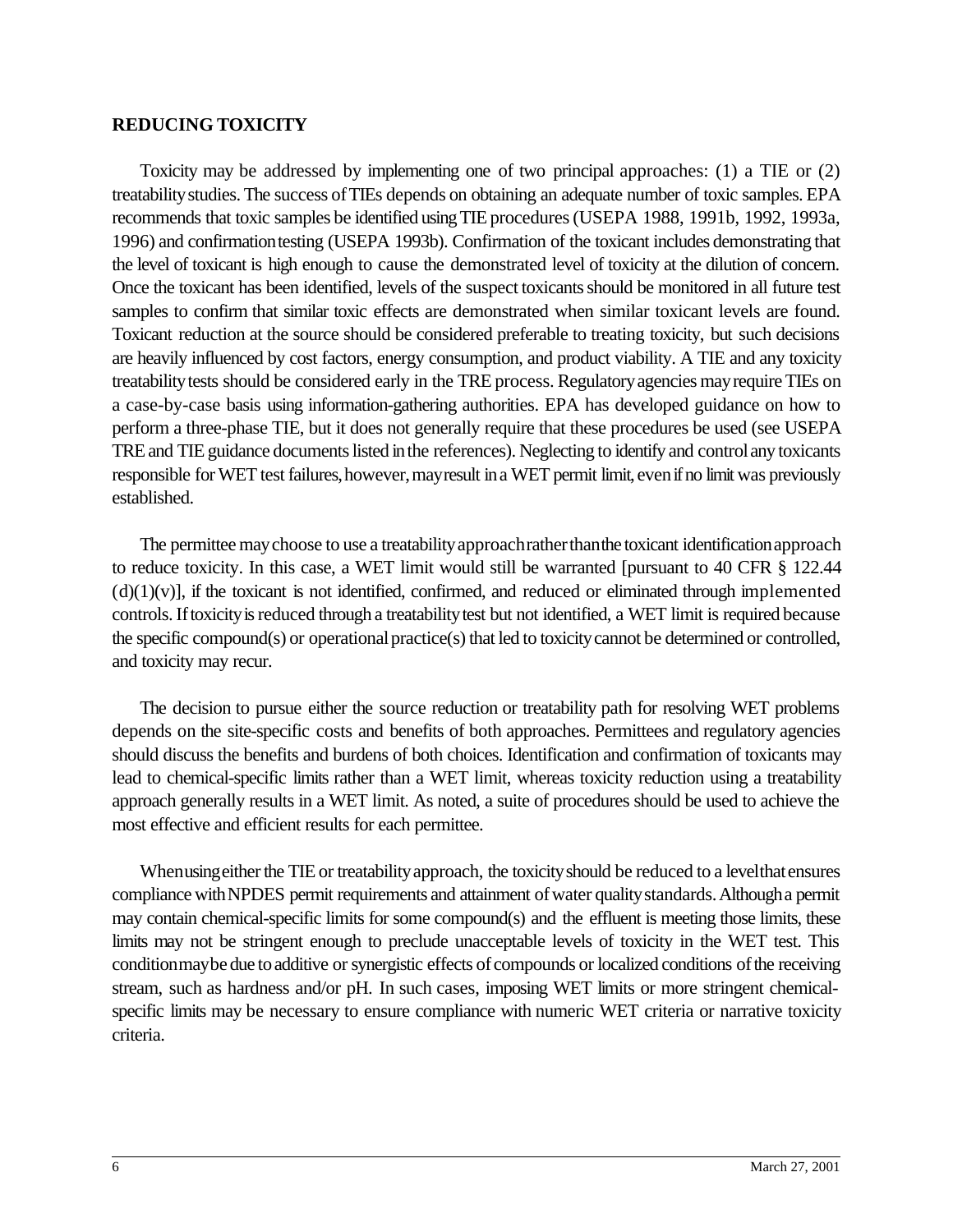# **TECHNICAL LIMITATIONS OF THE TIE PROCEDURES**

EPA believes that two factors most frequently affect the technical success of characterizing, identifying, and confirming the cause(s) of toxicity:  $(1)$  past experience with successful TIE completion; and  $(2)$  degree of wastewater complexity and variability (Ausley et al. 1998). Another cause for unsuccessful TIEs is attempting to cut costs by eliminating portions of the TIE effluent characterization process. Permittees conducting TREs and TIEs should closely scrutinize the experience and past successes of potential consultants to ensure that a fully qualified team is conducting the evaluation. Laboratories should demonstrate past experience and clearly show timeliness of their results in proposals. Laboratories should have access to individuals from various disciplines, including aquatic toxicology, chemistry, and wastewater engineering. Throughout the TRE/TIE, permittees should continue to evaluate progress, and, if necessary, make appropriate corrections. Insufficient progress in the TRE/TIE effort should lead to the selection of alternative methods or consultants, or both.

The difficulty in completing a successful TIE, as the well as the amount of time required, will likely increase in proportion to the complexity of toxicants in the wastewater. As the number of chemical constituents in the wastewater increases, the interactions of those chemicals (with both biological and analytical systems) compound the difficulty in identifying toxicants. When multiple toxicants are present in a sample, identifying and resolving the toxicants serially may be necessary due to masking or confounding influences. Additionally, the difficultyand complexity of a TIE may increase as the toxicity magnitude and frequency decrease (less toxic, less often). Conversely, as the toxicity magnitude and frequency increase (more toxic, more often), wastewater components causing toxicitymay become more readily identifiable. This conclusion has been effectively supported by the research of McCulloch et al. (1998), who found direct relationships between increasing toxicity frequency and magnitude and increased success in toxicant characterization and identification. Despite the potential difficulties, successful TIE completion is generally possible if proper TIE procedures are conducted by trained and experienced staff.

Since EPA published the first editions of the TIE procedures (USEPA 1988, 1989d, 1989e), the commercial, academic, regulatory, and regulated communities have gained additional experience with TIE procedures. These procedures are used routinely and successfully in resolving unacceptable levels of toxicity. To update and provide broad access to these procedures, the Society of Environmental Toxicology and Chemistry (SETAC) is developing a summary report highlighting any TIE procedures that have evolved over the past decade and conducting a comprehensive literature search of TIE-related publications. When SETAC has completed and finalized the summary report and literature search, the information will be available on the Internet at http://www.setac.org.

Although conducting chronic toxicity tests and chronic TIE procedures may be more expensive and time-consuming, Ausleyet al. (1998) reported no significant distinctions between the methodology or ability of acute and chronic toxicity tests (if properly conducted) to identify toxicants and resolve toxicity issues. Acute and chronic TIE procedures are reliable means of resolving toxicity issues and lead to appropriate controls. The greater time required to conduct chronic TIEs should be considered in evaluating an appropriate compliance schedule.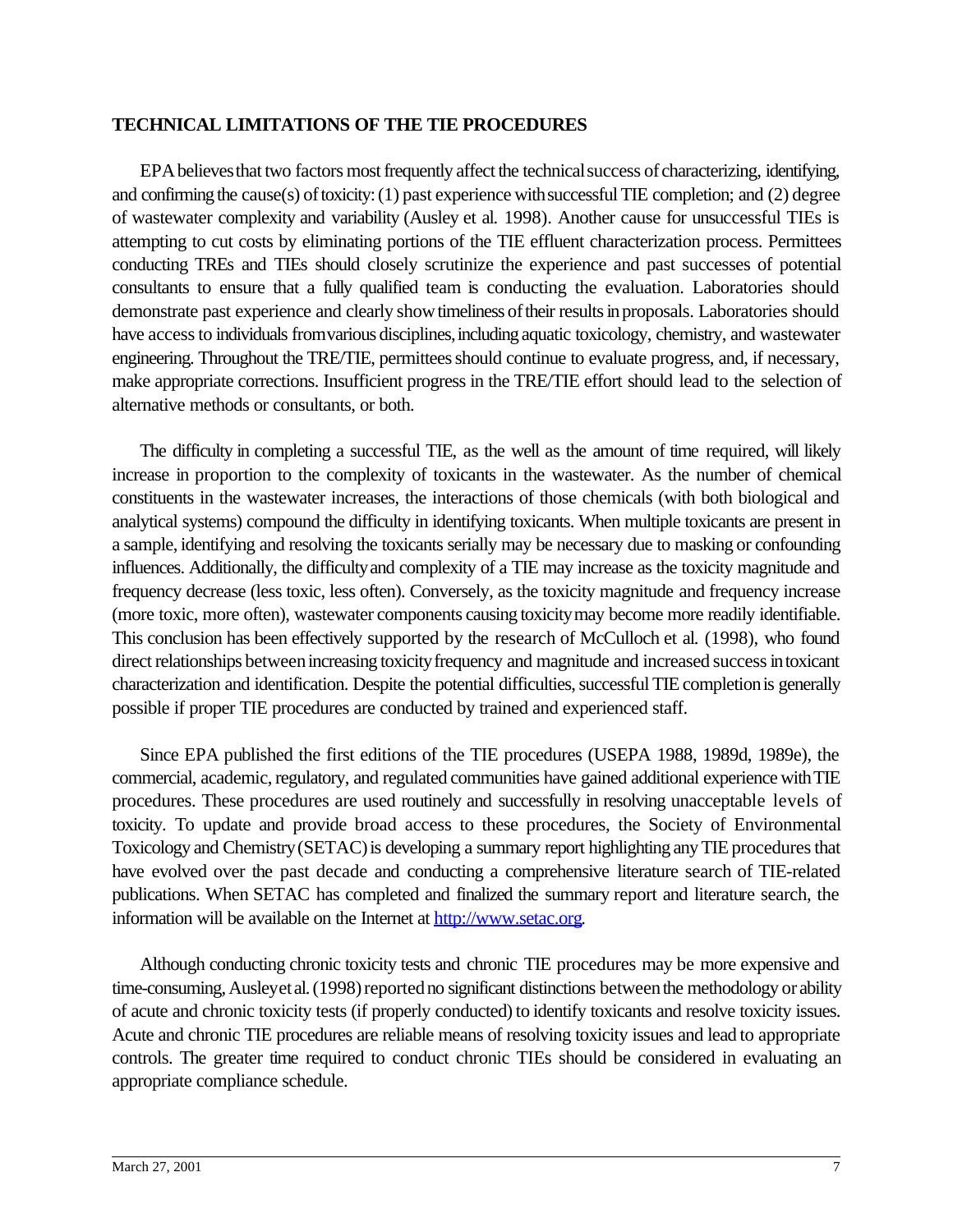### **CONSIDERATION OF PERSISTENCE AND MAGNITUDE OF TOXICITY EVENTS**

Whenever WET monitoring indicates toxicity, initialTRE activities should be instituted by the permittee, whether or not the NPDES permit contains WET limits or TRE requirements. The persistence and magnitude or degree oftoxicity, however, should be a primary factor driving the specific procedures that are part of a TRE and the timing of those procedures. Initial TRE activities should include accelerated testing (e.g., weekly testing) in conjunction with an in-plant survey to identify potential causes of toxicity related to changes in processes or chemical use. When WET limits are included in permits, the permittee should pursue methods of reducing toxicity until WET testing indicates that permit limits are being met. Guidelines for initiating TRE activities are identified in the TSD (see Section 5.8.3).

For a TIE to successfully identify and confirm toxicants as part of a TRE, toxicity must be present in a sample. Therefore, increasing the sample volume and testing frequency for the affected test species to obtain samples with sufficient toxicity is prudent to ensure a successful TIE. Expecting a TIE to immediately followa single or infrequent event of WET noncompliance is unrealistic. Rather, the persistence (duration, frequency) and magnitude of components of the exposure should be characterized immediately through additional testing to evaluate whether a TIE would help reduce toxicity. A TIE should be initiated as soon as toxicity is observed in such follow-up analyses.

Whenever WET monitoring indicates toxicity, EPA recommends additional testing at least once per monthether for six months. Testing also could be as frequent as once per week for at least two months. During this accelerated testing phase, if more than one sample demonstrates an unacceptable level oftoxicity, the facility should evaluate plant housekeeping and conduct TIE characterization steps. When intermittent or marginal toxicity is found, the permittee should routinely obtain and store adequate samples to perform both WET tests and TIE procedures. The permittee should be required to perform sufficient sampling to ensure that toxic samples are obtained in adequate amounts to conduct TIE procedures or treatability tests on the toxic samples. Note that holding time may affect sample toxicity. Ifsamples are held beyond the maximum holding times specified in the WET methods, the potential for toxicity degradation should be factored into the interpretation of the results (e.g., USEPA 1991b, 1992).

An alternative to performing a TIE is to conduct treatability tests that use bench-scale treatment units to identify process changes that reduce toxicity through changes in treatment type, arrangement, or method. These tests, however, may not identify which toxicant is being removed or reduced. As with TIE procedures, toxic samples are necessary to perform treatability tests successfully. Therefore, adequate sampling frequency is required to capture toxic samples. Toxic compounds may be oxidized, reduced, complexed, flocced, or trapped in sludges, resulting in a less toxic discharge. Although treatability tests have been successfully used at publically owned treatment works, these tests have several drawbacks. For example, bench-scale reactors do not always provide an accurate prediction of what will happen in the fullscale plant, and permittees could spend significant amounts of money on inappropriate treatment. (See the attached reference list for documents on treatability guidance and case examples.)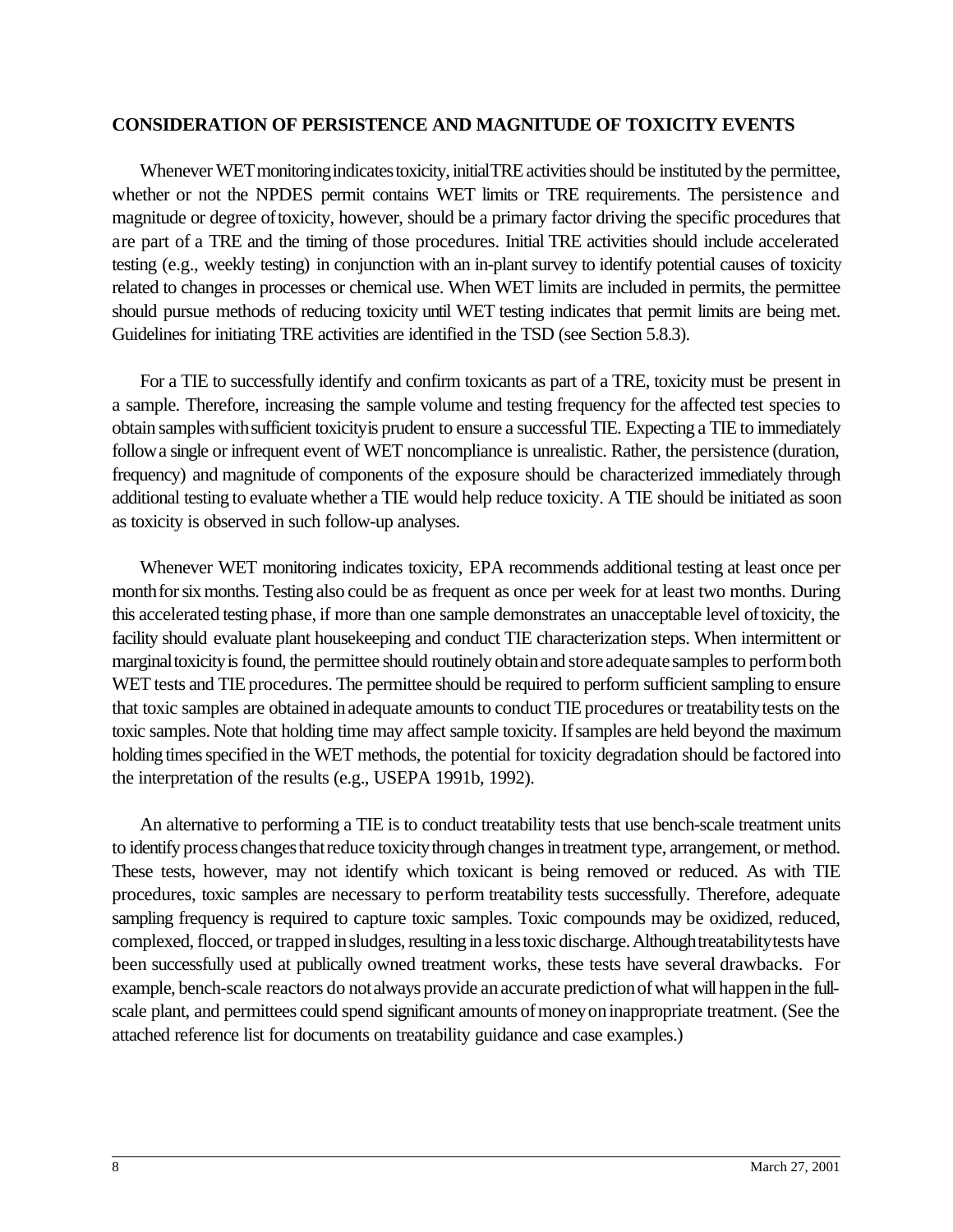# **IONIC IMBALANCE OF EFFLUENTS**

EPA's TSD (USEPA 1991a) recognizes the presence of excessive levels of total dissolved solids (TDS) in effluent, which can cause an ionic imbalance, as pollution. Several studies have produced a better understanding of the role of ionic imbalance in WET, which has led EPA to confirm its earlier conclusion that wastewater discharges that create physiologically intolerable conditions for sensitive aquatic species should generally be considered toxic. Toxicitycaused byTDS or animbalance ofions canbe characterized through various published methods including, for example, the EPA TIE procedures (USEPA 1991b; 1992; 1993a,b; 1996), Ingersoll et al. (1992), McCulloch et al. (1993), Gorsuch et al. (1993), Tietge et al. (1994), Goodfellow et al. (2000), Pillard et al. (2000), and Kline and Stekoll (2000).

A significant imbalance in the ionic content of wastewater relative to receiving streams creates conditions harmfulto aquatic populations (Goodfellowet al. 2000, Ausleyet al. 1998). Thisistrue whether single ions are excessive, major ions are imbalanced, or even if physiologically necessary ions are lacking or imbalanced. EPA's opinion is that these characteristics, if intolerable to resident aquatic populations, are toxic. Industrial processes that typically produce high ionic-strength effluents include textile manufacturing (salts used in dye leveling), pickling (brines used for preserving), chemical production and metal finishing (chemical manipulation of pH), and boiler blow down (concentration by evaporation). Drinking water filtration facilities and other facilities that use reverse osmosis also produce high TDS waste streams. Waste streams with very low ionic concentrations can come from cooling water, condensate discharge, and contaminated groundwater remediation. In some cases, a TDS imbalance in the discharge may result solely from an ionic imbalance in the source water. For example, if a facility obtains its source water from the same stream to whichit discharges, and the source water has a toxic ionic imbalance therefore causing the discharge to be toxic, regulatory authorities should take this into consideration when evaluating the permittee's compliance status.

In assessing potential toxic effects of the ionic makeup of wastewater, making appropriate assumptions regarding dilution and using appropriate test species are essential. Regulatory agencies should consider appropriate dilution scenarios for each discharge (i.e., when allowed under state regulations or applicable water quality standards) to determine the appropriate degree of mixing before measuring the acute and/or chronic effects of the discharge. The TSD (USEPA 1991a) provides guidance on determining these dilution scenarios. Although choices of test organisms to assess toxicity in TIEs may vary, the species tested to assess compliance with WET limits of the NPDES permit should be surrogates of equivalent sensitivity to the EPA-approved species appropriate for the resident community (i.e., marine and estuarine species in a marine and estuarine environment and freshwater species in a freshwater environment).

## **PERMIT AND ENFORCEMENT MECHANISMS TO IMPLEMENT A TRE**

When WET testing shows continued toxicity or toxicity at unacceptable levels, NPDES permits should require an increase in the WET testing frequency for affected species. A TRE may not be necessaryas a permit requirement when the permit contains WET limits. When a WET limit is in effect and has been exceeded, the permittee should meet with the regulatory authority to establish a plan and schedule for returning to compliance, similar to the practices currently in use for other permit limit violations. When the permit includes WET monitoring but does not include limits on WET, EPA believes it is appropriate to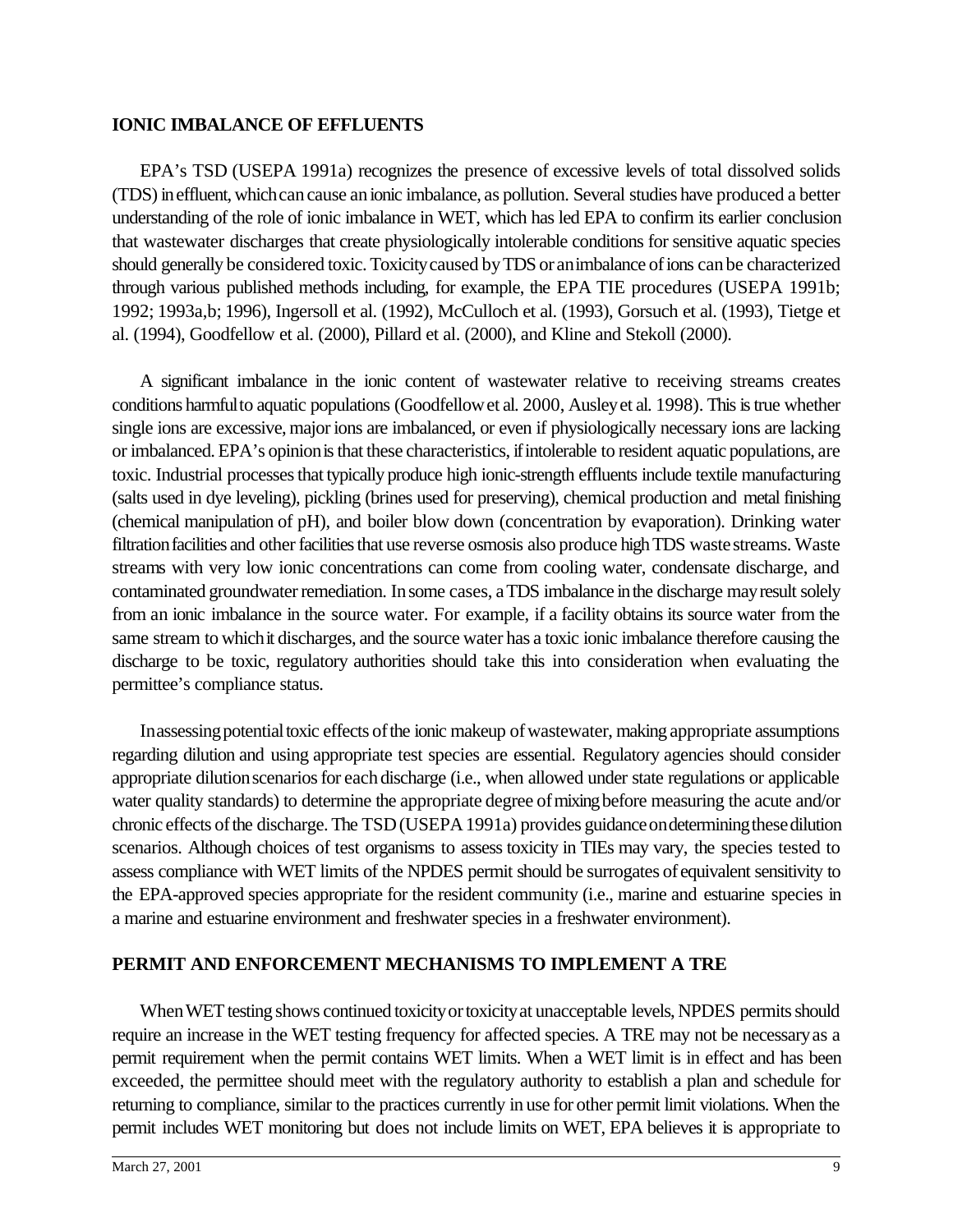include permit conditions that require the permittee to submit a plan and schedule to address toxicity if toxicity is demonstrated byWET monitoring. In addition, the permitting authority may reopen the permit to include WET limits, if additional monitoring indicates toxicityand the need for WET limits. For permits without WET limits but with WET monitoring requirements, EPA recommends increasing WET testing frequency for the affected species upon demonstration of toxicity to at least one WET test per month for at least three months to determine whether toxicity is consistent or intermittent.

EPA supports both TIE and treatability as acceptable approaches to resolving toxicity. For this reason, EPAdoes not believe specifying a particular methodology forTREs is necessary(e.g., TIEs or treatability testing). EPArecommendsidentifying the specific toxicant through TIE analysis for severalreasons. First, this approach allows the permittee to reduce toxicants at the source rather thantreat and passthemto the environment. Second, this approach allows for the possibility of a chemical-specific limit to be used inthe permit inlieuof a WET limit inwhicha narrative toxicity criterion applies. Finally, if treatment is necessary, the specific treatment to control the toxicant can be implemented, resulting in a significant cost savings to the permittee.

As noted above, a TRE may be initiated by a permittee or required by a regulatory authority when the permittee cannot adequately explain and immediately correct a toxicity problem. Regulatory agencies can require a permittee to conduct a TRE through permit requirements, a CWA section 308 letter, or an enforcement action. Whenallowable under applicable water qualitystandards, the regulatoryauthoritycan establish a compliance schedule for a WET limit as part of the permit. This compliance schedule also allows the permittee more time to collect additional WET monitoring data, to implement or continue a TRE to resolve its toxicity problem, and to come into compliance with a WET limit.

The permittee must comply with all conditions of its NPDES permit. If a permittee violates the permit, the permittee is subject to enforcement action and is expected to return to compliance as soon as possible. When a permit contains a WET limit and the permittee violates the limit, EPA's 1989c national "Enforcement Management System" recommends an immediate, professional review of that violation, which may or may not result in a formal enforcement action. EPA's national enforcement guidance also recommends an escalating enforcement response to continuing violations of any parameter. The enforcement response depends on the circumstances surrounding the violation and can range from an informalaction, suchas a phone call or warning letter, to a formal administrative action (with or without a penalty), such as a civil judicial enforcement action. EPA considers factors such as nature, severity, and frequencyofthe violation; human health and environmental impacts; and compliance history of the facility when determining an appropriate enforcement response.

An administrative order requiring a permittee in violation of a WET limit to conduct accelerated WET testing is one enforcement mechanism used to implement a TRE. The administrative order typicallywould include requirements to implement corrective actions identified by the TRE and to comply with the permit WET requirements by a certain date, according to a schedule established in the order. The enforcement authority also may initiate an administrative penalty order or a civil judicial action if the permittee's WET violations cause known environmental harm or if the permittee neglects to complete routine or accelerated WET testing.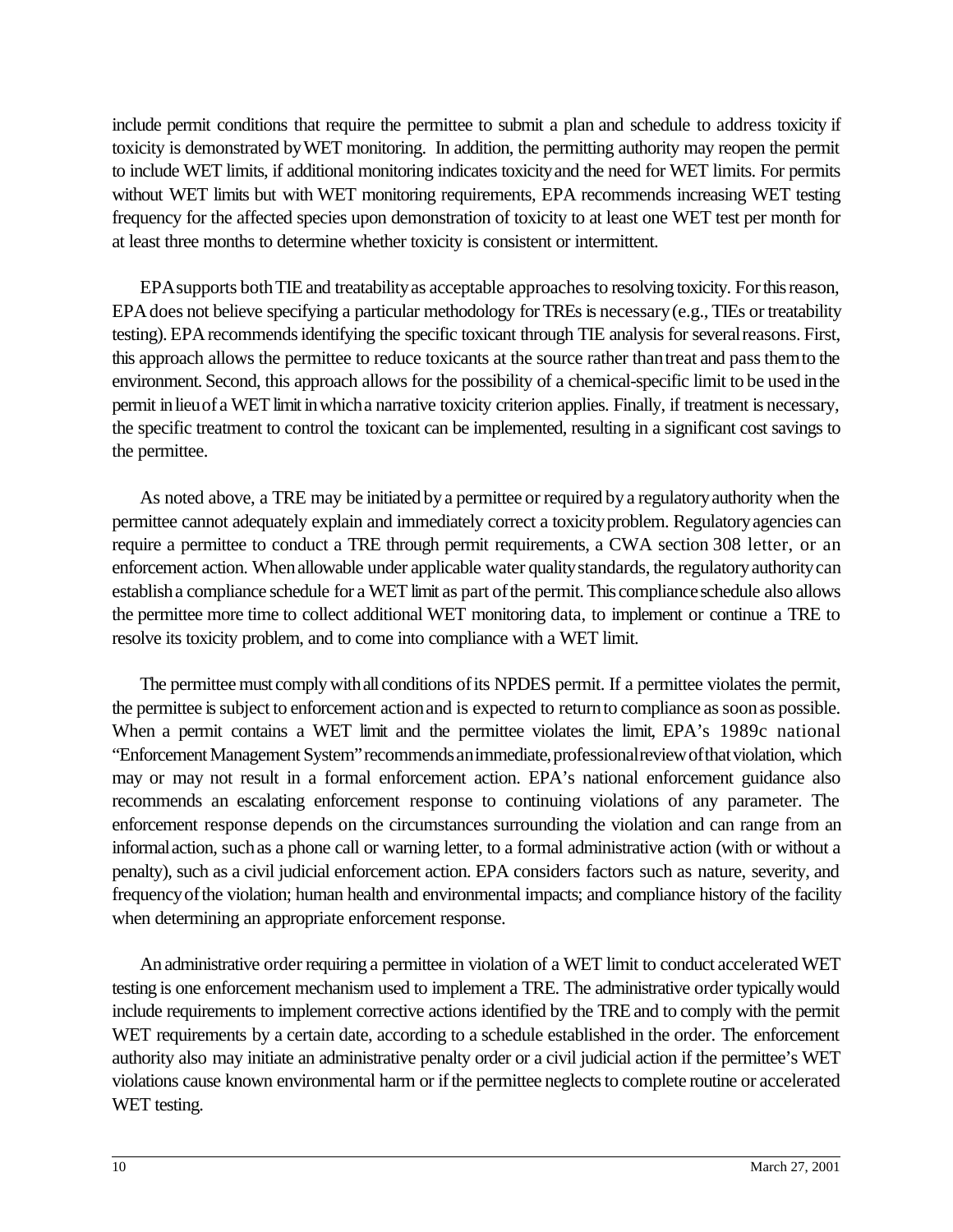# **INCONCLUSIVE TREs/TIEs**

EPA's 1989c *Whole Effluent Toxicity Basic Permitting Principles and Enforcement Strategy* states that "In a few highly unusual cases where the permittee has implemented an exhaustive TRE plan, applied appropriate influent and effluent controls, maintained compliance with all other effluent limits, compliance schedules, monitoring, and other permit requirements, but is still unable to attain or maintain compliance with toxicity-based limits, special technical evaluation may be warranted and civil penalty relief granted. Solutions inthese cases could be pursued jointlywithexpertisefromEPAand/or the States as well as the permittee." EPA's WET control policy reiterates this statement (USEPA 1994c). EPA and authorized states have already participated in such cases and demonstrated their willingnessto work with permittees to arrive at reasonable and protective solutions. Below are some specific examples:

- EPA's laboratory in Duluth, Minnesota, has helped characterize effluents from the private and governmental sectors in several cases where commercial laboratories have been unable to determine the cause of toxicity. Other federal laboratories have developed new or modified procedures to address toxicity attributable to TDS. At the same time, when the permittee has demonstrated that it is aggressively pursuing the reduction or elimination of toxicity, enforcement discretion has enabled the permittee to concentrate greater efforts toward resolving the problem.
- In North Carolina, intensive TIE analyses indicated a key process compound in an industrial wastewater discharge was problematic. Providing a substitute for the compound in the manufacturing process without negatively affecting the facility's product was not possible using available technology. After the facility took progressive steps to identify the toxicant, it was allowed regulatory relief under an agreement to fund industry-wide research into less toxic substitute compounds and the technology the facility needs to operate properly. Resolutionin this case was directed at reducing WET for one facility, while extending the possibility of toxicity reduction to the industry as a whole.
- EPA has worked with local governments and developed public education programs to inform citizens about pollution prevention where organo-phosphate pesticide use has been found to cause toxicity in publically owned treatment works. When public education was used aggressively, publically owned treatment works were able to demonstrate compliance withtheir NPDES permit limits. When public education programs ended, in some cases, WET testing detected the toxicity again.

TIEs that fail to characterize toxicants effectively frequently do so for one of two reasons (Ausley et al. 1998). The first is the inability of inexperienced individuals to interpret results correctly and to follow observed clues through to identification and confirmation. The second is difficulty in applying TIE techniques to samples with intermittent toxicity or with toxicity caused by changing toxicants. Effluents with these characteristics pose challenges even to experienced analysts. These cases present the best possible argument for developing a comprehensive TRE plan that emphasizes stabilizing and optimizing process and treatment options at a facility to minimize "moving" targets.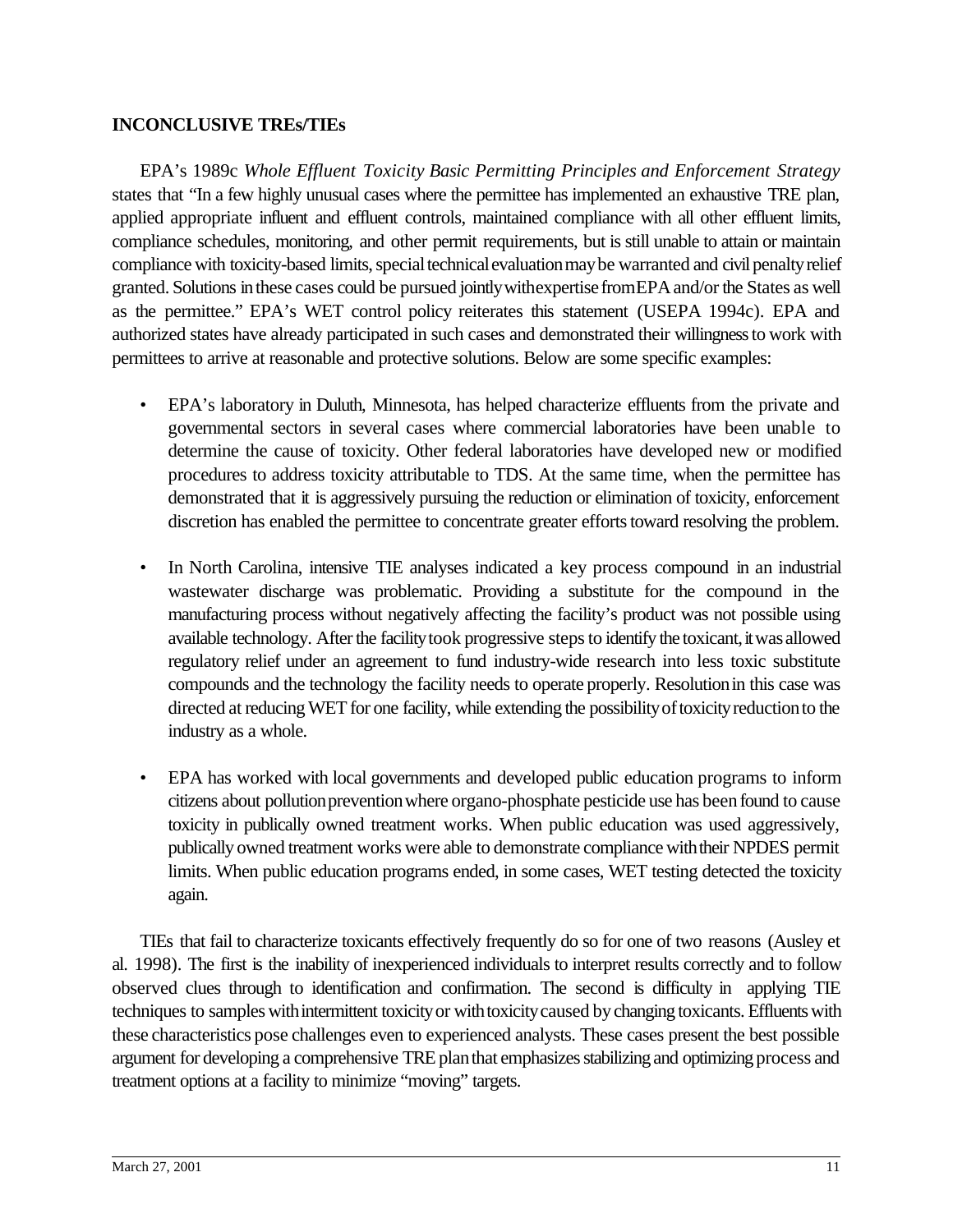TREs that fail to resolve noncompliance with WET limits or TREs that do not meet established targets (e.g., anactionlevelforthe permit whenthe permit does not have a WET limit) are incomplete and should continue until all goals are met. Also, inconclusive TIE results should lead investigators to seek assistance fromothers with additional experience, such as experts at EPA Headquarters or Regional offices orstate or local experts. Although alternative approaches are generally site-specific and may be considered trade secrets, some laboratories and trade organizations may share some techniques.

## **CONCLUSIONS**

TREs and TIEs have been used to successfully resolve toxicity underthe NPDES program. Although regulatory authorities can request that a permittee conduct a TRE, permittees should consider initiating preliminary TRE procedures to reduce or eliminate toxicity whenever a toxic discharge occurs that results in noncompliance. Although TIEs are not required to be part of a TRE plan, TIEs should be considered early in the TRE process because EPA has found that TIEs have been highly successful in resolving WET when aggressively implemented. While more difficult to detect, intermittent toxicity may be addressed by increasing WET testing frequency and ensuring that sufficient sample volumes are taken to performall the necessary TIEs.

Each TRE requires case-specific investigative measures and solutions. Therefore, the permittee should consider all appropriate options when developing and implementing a TRE. For example, a TRE need not be a long-termstudyor require extensive research. Any activities that result in consistently reducing toxicity to an acceptable level may be considered TRE activities.

Once a permittee reduces toxicity to an acceptable level (or eliminates it) and maintains compliance, the TRE goal has beenmet. The TRE then may be discontinued, if appropriate, and the routine monitoring schedule, if included in the permit, resumed. Enforcement decisions should be guided by case- and sitespecific consideration of existing and historical toxicity, including toxicity magnitude, duration, and frequency, and the permittee's diligence in resolving and preventing WET noncompliance.

Finally, permittees and permitting authorities should establish early in the TRE process a cooperative and communicative relationship that should be maintained until the TRE is successfully completed and any necessarycontrols are fullyimplemented. Good communication and a well-conceived TRE plan can ensure that all parties understand the requirements and expectations and can result in a more effective and faster resolution of the observed toxicity.

Additional sources of information on conducting TREs/TIEs are listed in the reference section of this document. The names of Headquarters and Regional contacts for EPA's Water Quality Program can be obtained on the Internet at http://www.epa.gov/npdes. The names of SETAC's Expert Advisory Panel on WET are listed at http://www.setac.org/wetPanels.html. Also, permittees should stay in close contact with their Regional or state regulatory authority when working through the TRE process.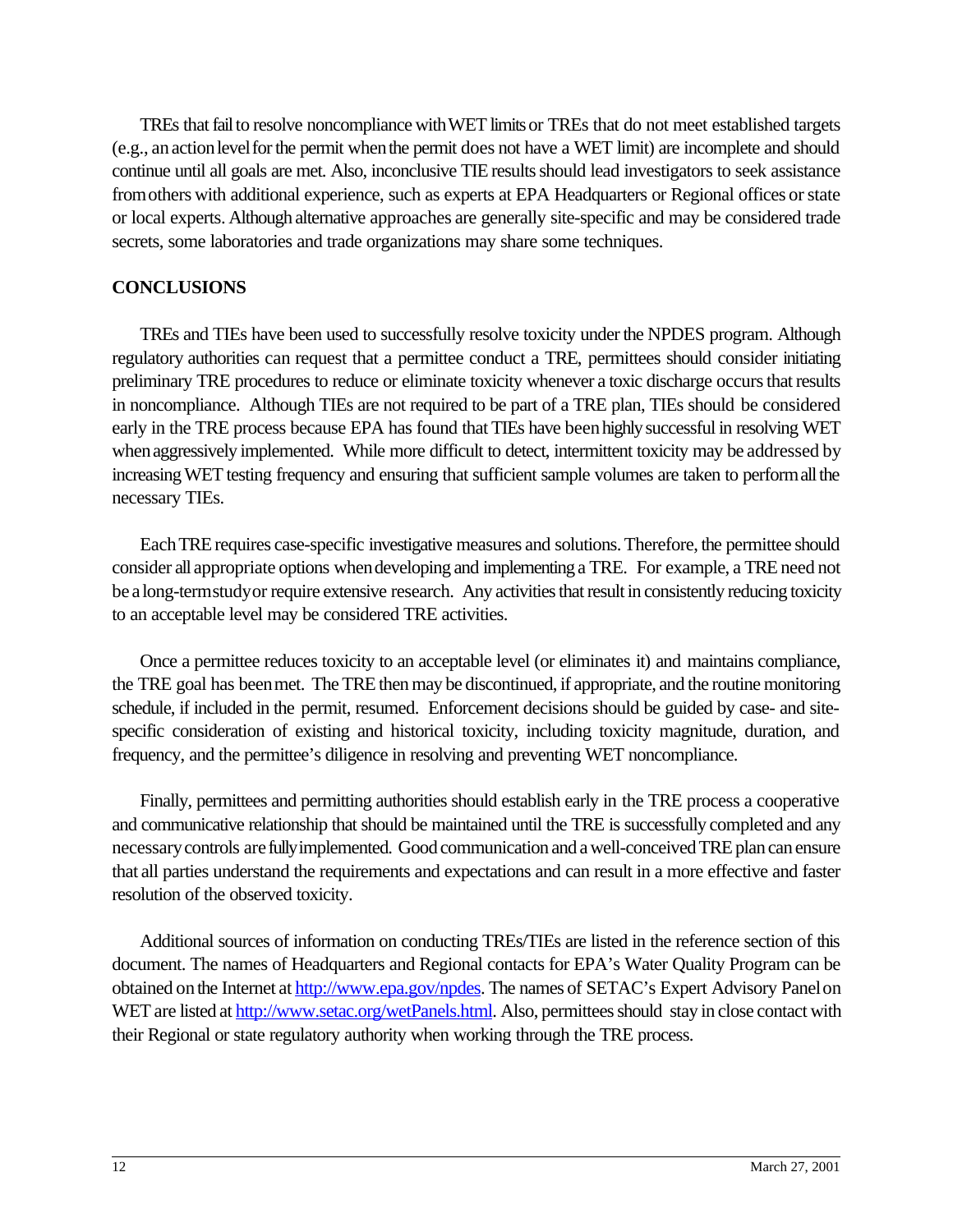## **REFERENCES**

- Ausley, L.W., R.W. Arnold, D.L. Denton, W.L. Goodfellow, M. Heber, R. Hockett, S. Klaine, D. Mount, T. Norberg-King, P. Ruffier, and W.T. Waller. 1998. *Application of TREs/TIEsto Whole Effluent Toxicity: Principles and Guidance*. A report by the Whole Effluent Toxicity TIE/TRE Expert Advisory Panel. Society for Environmental Toxicology and Chemistry (SETAC), Pensacola, FL.
- Goodfellow, W.L., L.W. Ausley, D.T. Burton, D.L. Denton, P.B. Dorn, D.R. Grothe, M. A. Heber, T.J. Norberg-King, and J. H. Rodgers, Jr. 2000. Major ion toxicity in effluents: A review with permitting recommendations. *Environ. Toxicol. Chem.* 19(1):175-182.
- Gorsuch, J.W., F.J. Dwyer, C.G. Ingersoll, and T.W. LaPoint, eds. 1993. *Environmental Toxicology and Risk Assessment.*Vol. 2. AmericanSocietyfor Testing and Materials, Philadelphia, PA. 774 pp.
- Ingersoll, C.G., F.J. Dyer, S.A. Burch, M.K. Nelson, D.R. Buckler, and J.B. Hunn. 1992. The use of freshwater and saltwater organisms to distinguish between toxic effects of salinity and contaminants in irrigation drainwater. *Environ. Toxicol. Chem.* 11:503-511.
- Kline,E.R., and M.S. Stekoll. 2000. The role of calcium and sodiumintoxicityof effluent to mysid shrimp (*Mysidopsis bahia*). *Environ. Toxicol. Chem*.19(1):234-241.
- McCulloch, W.L., W.L. Goodfellow, and J.A. Black. 1993. Characterization, identification, and confirmationoftotaldissolved solids as effluent toxicants. In: J.W. Grouch, F.J. Dyer, C.G. Ingersoll, and T.W. LaPoint, eds.,*EnvironmentalToxicologyand Risk Assessment*. Vol. 2. American Society for Testing and Materials, Philadelphia, PA.
- McCulloch, W.L., W.L. Goodfellow, V.A. Sohn, and L.A. Hartzell. 1998. Minimal toxicity necessary for an effective TIE. 18<sup>th</sup> Annual Meeting of the Society of Environmental Toxicology and Chemistry. Charlotte, NC. November 15-19.
- Pillard, D.A., D.L. DuFresne, D.D. Caudle, J.E. Tietge, and J.M. Evans. 2000. Predicting the toxicityof major ions in seawater to mysid shrimp (*Mysidopsis bahia*), sheepshead minnow (*Cyprinodon variegatus*), and inlandsilversideminnow(*Menidiaberyllina*).*Environ.Toxicol.Chem*.19:183-191.
- Tietge, J.E., D.R. Mount, and D.D. Gulley. 1994. *The GRI Freshwater STR Model and Computer Program:Overview, Validation, and Application.* GRI-94/0369.GasResearchInstitute,Chicago, IL.
- USEPA. 1988. *Methods for Aquatic Toxicity Evaluations—Phase I, Toxicity Characterization Procedures.* EPA-600-3-88-034. Office of Research and Development, Duluth, MN.
- USEPA. 1989a. *Toxicity Reduction Evaluation Protocol for Municipal Wastewater Treatment Plants.* EPA-600-2-88-062. Office of Research and Development, Risk Reduction Engineering Laboratory, Cincinnati, OH.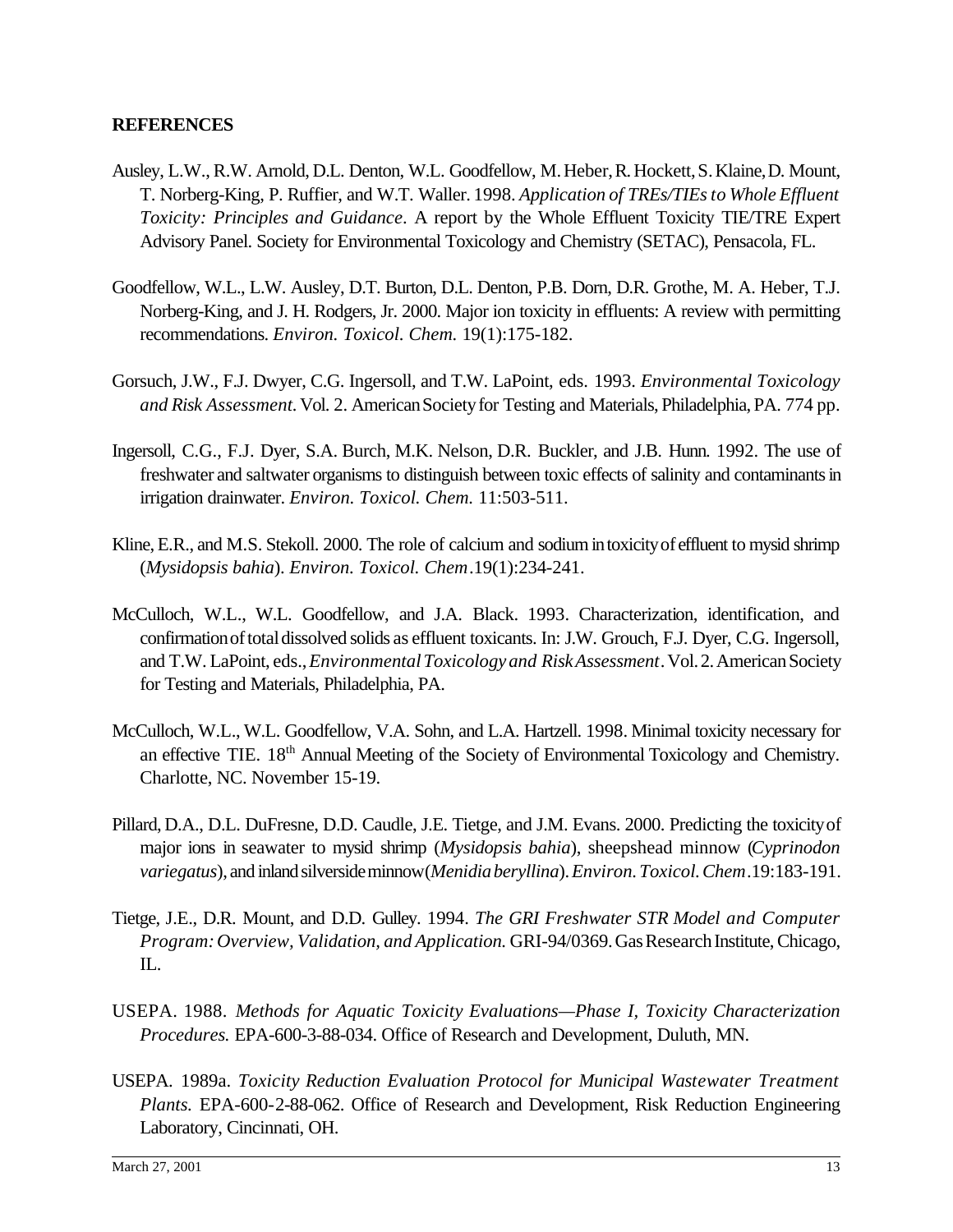- USEPA. 1989b. *Generalized Methodology for Conducting Industrial Toxicity Reduction Evaluations.* EPA-600-2-88-070. Office of Research and Development, Cincinnati, OH.
- USEPA. 1989c. *Whole Effluent Toxicity Basic Permitting Principles and Enforcement Strategy (January 25, 1989) Attachment Two: Compliance Monitoring and Enforcement Strategy for Toxics Control.* Office of Water, Washington, DC.
- USEPA. 1989d. *Methods for Aquatic Toxicity Identification Evaluations: Phase II, Toxicity Identification Procedures.* EPA-600-3-88-035. Office of Researchand Development, Duluth, MN.
- USEPA. 1989e. *Methods for Aquatic Toxicity Identification Evaluations: Phase III, Toxicity Confirmation Procedures.* EPA-600-3-88-036.OfficeofResearchand Development, Duluth, MN.
- USEPA. 1991a. *Technical Support Document for Water Quality-based ToxicsControl.*EPA-505-2- 90-001. Office of Water Enforcement and Permits, Washington, DC.
- USEPA. 1991b. *Methods for Aquatic Toxicity Identification Evaluations: Phase I, Toxicity* Characterization Procedures. 2<sup>nd</sup> Edition. EPA-600-6-91-003. National Effluent Toxicity Assessment Center, Duluth, MN.
- USEPA. 1992. *Toxicity Identification Evaluation: Characterizationof Chronically Toxic Effluents, Phase I*. EPA-600-6-91-005F. National Effluent Toxicity Assessment Center, Duluth, MN.
- USEPA. 1993a. *Methods for Aquatic Toxicity Identification Evaluations: Phase II, Toxicity Identification Proceduresfor Samples Exhibiting Acute and Chronic Toxicity*. EPA-600-R-92- 080. National Effluent Toxicity Assessment Center, Duluth, MN.
- USEPA. 1993b. *Methods for Aquatic Toxicity Identification Evaluations: Phase III, Toxicity Confirmation Proceduresfor Samples Exhibiting Acute and Chronic Toxicity*. EPA-600-R-92- 081. National Effluent Toxicity Assessment Center, Duluth, MN.
- USEPA. 1993c. *Methods for Measuring the Acute Toxicity of Effluents and Receiving Waters to Freshwater and Marine Organisms.* 4<sup>th</sup> Edition. EPA-600-4-90-027F. Environmental Monitoring Systems Laboratory, Cincinnati, OH.
- USEPA. 1994a.*Short-Term Methodsfor Estimating the Chronic Toxicityof EffluentsandReceiving Watersto Freshwater Organisms*. 3rd Edition. EPA-600-4-91-002. EnvironmentalMonitoring and Support Laboratory, Cincinnati, OH.
- USEPA. 1994b. *Short-Term MethodsforEstimating theChronicToxicityof EffluentsandReceiving Waters to Marine and Estuarine Organisms.* 2<sup>nd</sup> Edition. EPA-600-4-91-003. Environmental Monitoring and Support Laboratory, Cincinnati, OH.